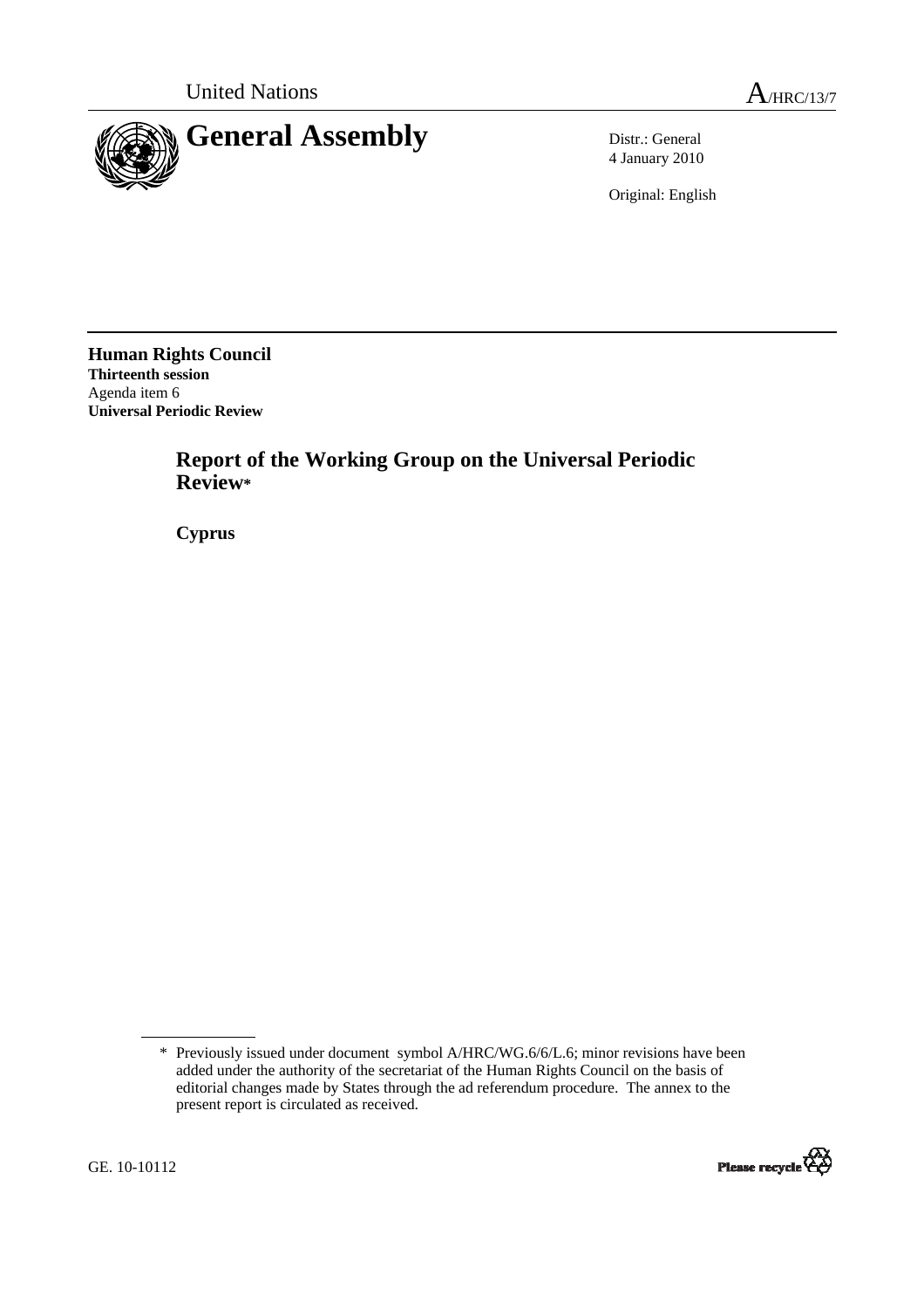### **A/HRC/13/7**

# Contents

|    |    | Paragraphes | Page          |
|----|----|-------------|---------------|
|    |    | 1–4         | 3             |
|    |    | $5 - 86$    | 3             |
|    | A  | $6 - 35$    | $\mathcal{R}$ |
|    | B. | 36–86       | 7             |
| H. |    | $87 - 89$   | 15            |
|    |    |             |               |

## Annex

| ompo<br>аноп от | the delegation ' |  |
|-----------------|------------------|--|
|-----------------|------------------|--|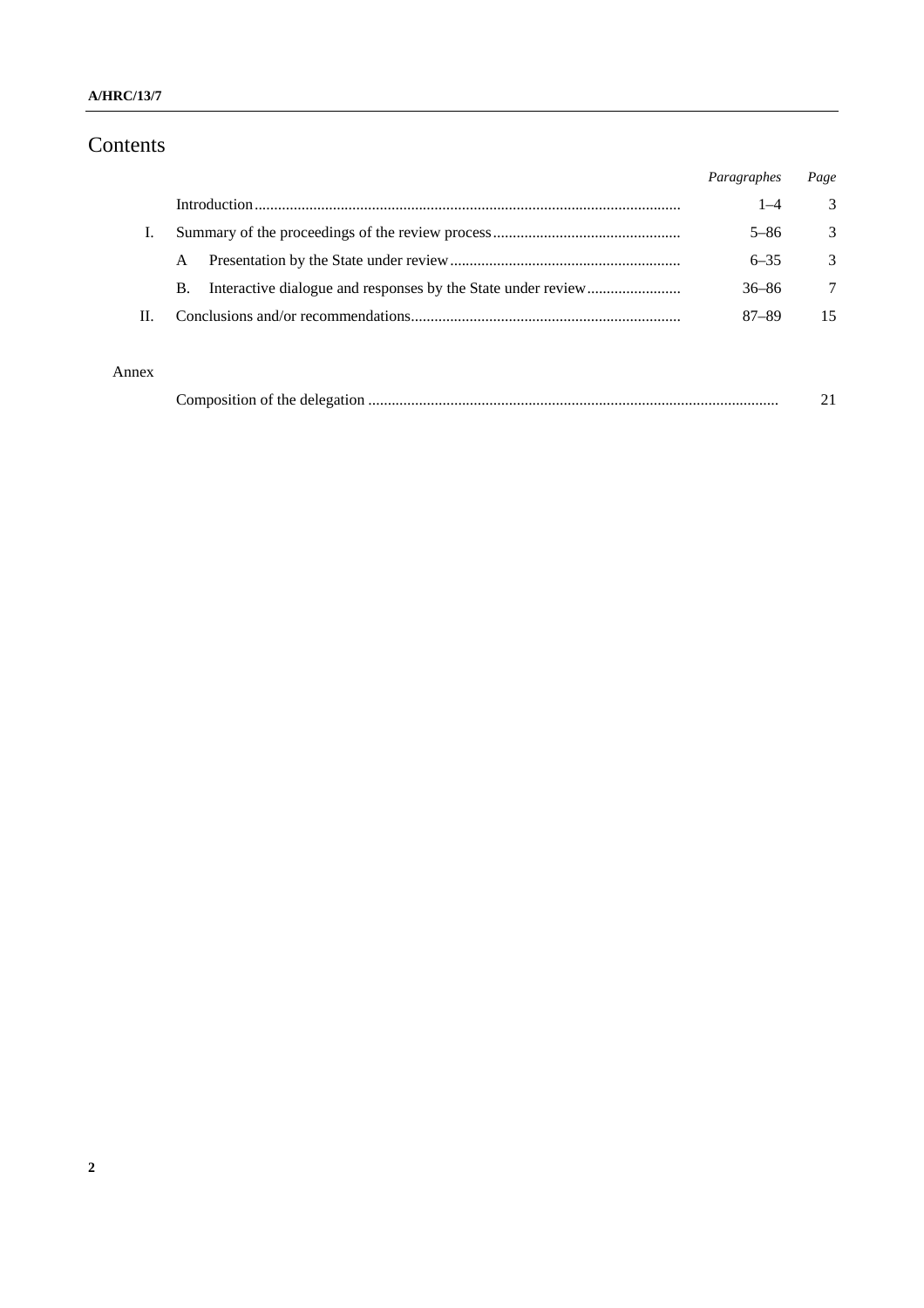# **Introduction**

1. The Working Group on the Universal Periodic Review, established in accordance with Human Rights Council resolution 5/1 of 18 June 2007, held its sixth session from 30 November to 11 December 2009. The review of Cyprus was held at the 2nd meeting, on 30 November 2009. The delegation of Cyprus was headed by H.E. Ms. Leda Koursoumba, Law Commissioner of the Republic of Cyprus. At its  $10<sup>th</sup>$  meeting held on 4 December 2009, the Working Group adopted the present report on Cyprus.

2. On 7 September 2009, the Human Rights Council selected the following group of rapporteurs (troika) to facilitate the review of Cyprus: Senegal, Philippines and the Netherlands.

3. In accordance with paragraph 15 of the annex to resolution 5/1, the following documents were issued for the review of Cyprus:

 (a) A national report submitted/written presentation made in accordance with paragraph 15 (a) (A/HRC/WG.6/6/ CYP /1);

A compilation prepared by the Office of the High Commissioner for Human Rights (OHCHR) in accordance with paragraph 15 (b) (A/HRC/WG.6/6/ CYP /2);

 (c) A summary prepared by OHCHR in accordance with paragraph 15 (c) (A/HRC/WG.6/6/ CYP /3).

4. A list of questions prepared in advance by Argentina, the Czech Republic, Denmark, the Netherlands, Sweden and the United Kingdom of Great Britain and Northern Ireland was transmitted to Cyprus through the troika. These questions are available on the extranet of the Working Group.

# **I. Summary of the proceedings of the review process**

5. The Chair of the Human Rights Council Working Group on the UPR stated that it is of utmost importance when discussing human rights issues that everybody respect each other's views and uphold United Nations terminology and standards when referring to countries and territories.

#### **A. Presentation by the State under review**

6. Leda Koursoumba, Law Commissioner of the Republic of Cyprus, introduced the national report based on information from departments, independent authorities and monitoring mechanisms, and following consultations with civil society.

7. The delegation stated that the Constitution sets out an extensive bill of rights. International treaties become part of national law and have superior force to national legislation.

8. The delegation highlighted that Cyprus has ratified the majority of universal and regional human rights instruments. There is a small number of recent human rights instruments to which Cyprus is still only a signatory. Ratification has been delayed for bureaucratic reasons. Cyprus is committed to completing the process of ratification in the near future, including the Optional Protocol to the Convention on the Rights of the Child on the involvement of children in armed conflict (OP-CRC-AC).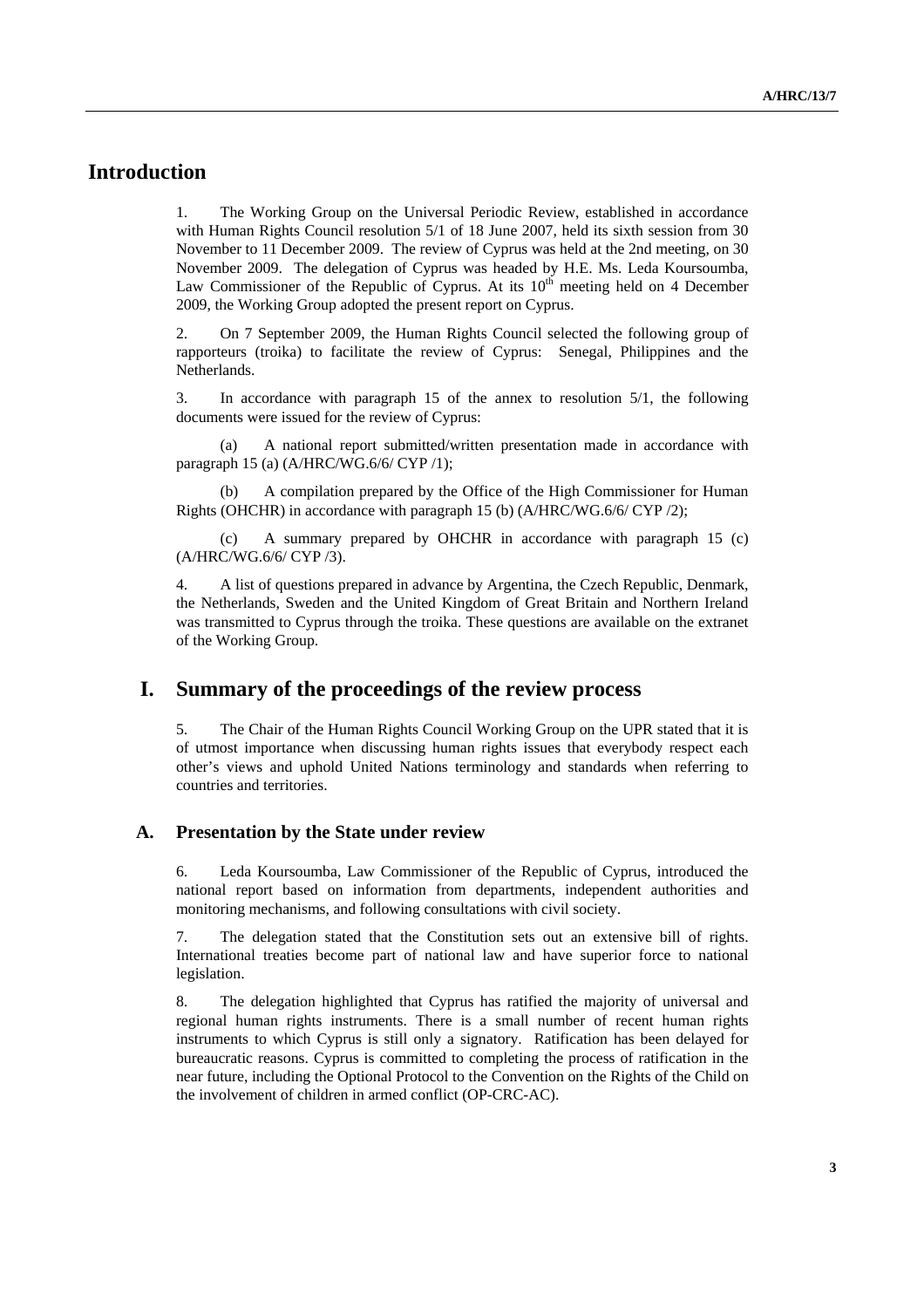9. Cyprus has accepted the jurisdiction of the United Nations monitoring mechanisms and expressed its commitment to those mechanisms. Occasional delays in submitting country reports are solely due to bureaucratic deficiencies. Upon the accession of Cyprus to the European Union in 2004, human rights protection was further streamlined by the application of the relevant European Union acquis.

10. Regrettably, the Government is not in a position to ensure implementation of all its international obligations, including ensuring universal application of human rights to all individuals, throughout the territory of the Republic of Cyprus. This is due to the fact that, since 1974, the Government has been prevented from exercising effective control over one third of its territory as a result of illegal foreign military occupation. Consequently, all information and verifiable data presented in the national report concern the area under the effective control of the Government of Cyprus.

11. Cyprus acknowledged that its national institution for the protection of human rights was not fully compatible with the Paris Principles. Pending relevant legislation, the national institution's statute had been amended by a decision of the Council of Ministers in 2009 to ensure its total independence from the Government and to allocate sufficient resources. At the same time there existed other effective internal monitoring mechanisms which were highly active**.** 

12. The delegation indicated that the promotion of children's rights had been included as an educational target for the current school year. Cyprus recognized that some of its domestic laws did not fully comply with the Convention on the Rights of the Child (CRC) and highlighted that those laws were now under review, including the laws on adoption, juvenile delinquency and juvenile justice.

13. Corporal punishment in the family is prohibited by law and prosecuted. There is a record of such criminal cases brought before the courts which resulted in convictions.

14. Cyprus indicated that the issue of military recruitment of persons under the age of 18 would be settled with the ratification of OP-CRC-AC.

15. The full protection of children's rights safeguarded by CRC applies to every person under 18. A special administrative procedure for handling young offenders between the ages 14 and 16 is in place, to decriminalize their acts and divert them from the criminal and judicial system. The age of criminal responsibility is 14 and applies to all criminal offences. The overall legal, procedural and administrative environment pertaining to children involved in the criminal justice system is under review.

16. The issue of granting the status of internally displaced persons and consequential benefits to children of internally displaced women is currently under examination.

17. The National Machinery for Women's Rights, headed by the Minister of Justice, has seen its budget triple in recent years. The first five-year National Action Plan on Gender Equality was adopted in 2007 and a Ministerial Committee on Gender Equality has been established to monitor its implementation. The National Machinery for Women's Rights has pursued effective initiatives aimed at changing stereotypes and encouraging girls to pursue education leading to wider career choices.

18. In relation to domestic violence, the delegation noted that concerted actions were based on the relevant law as well as the Manual of Interdepartmental Procedures, which was being revised. The five-year national action plan was at its final stage of deliberation. In an effort to tackle domestic violence on the basis of valid data, the police were in the process of conducting three major studies.

19. Cyprus noted that one of the main targets of the National Strategy Reports on Social Protection and Social Inclusion 2008-2010 focused on the promotion of gender equality and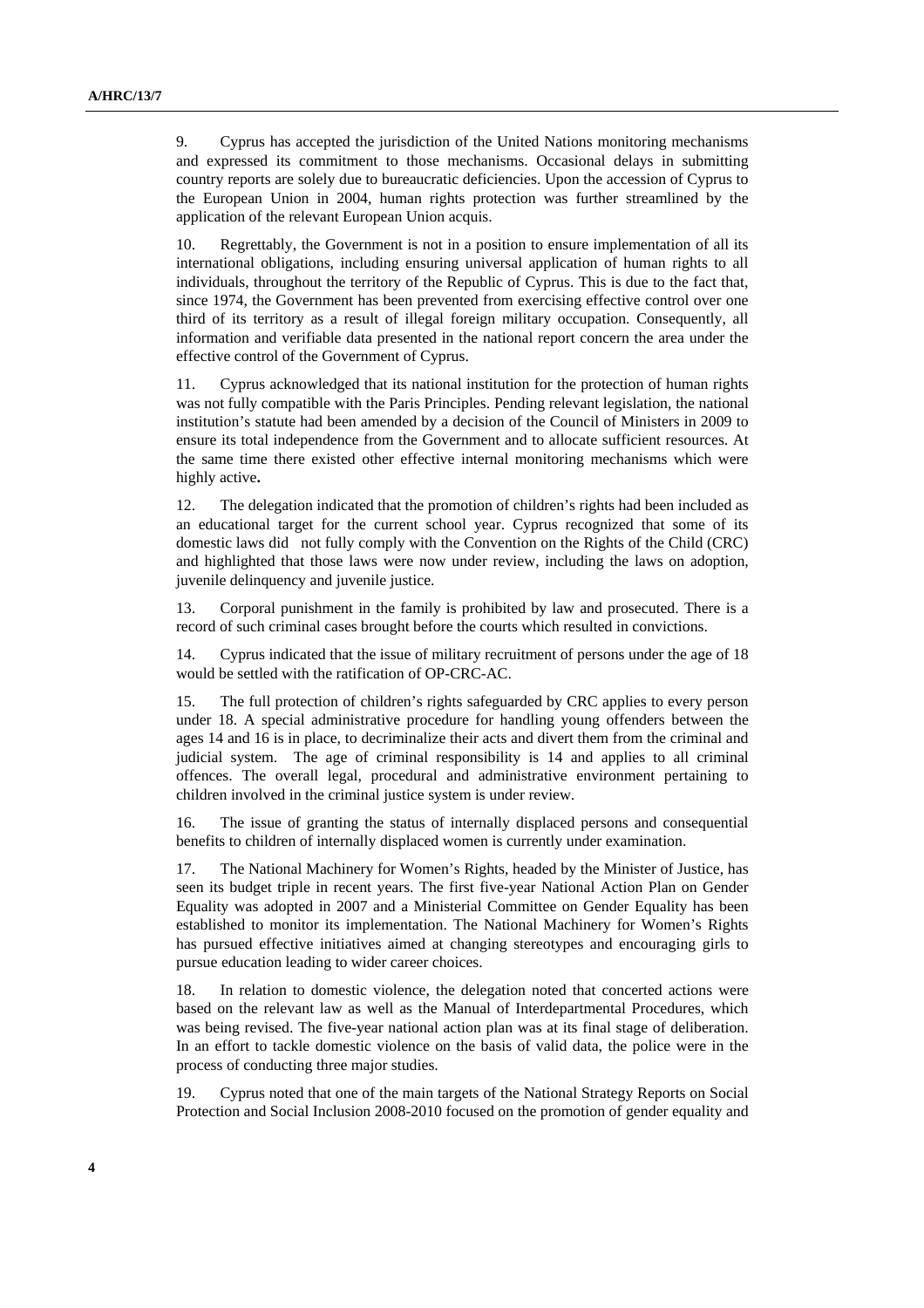the advancement of women. A tripartite technical committee had prepared a study on the reconciliation of work and family/private life in 2009 which provided recommendations for measures.

20. The delegation highlighted the establishment of the Women's Multicultural Centre, which aimed at bringing together women from all communities in Cyprus in the promotion of the participation of women in the reconciliation and peace process, as well as mobilizing financial support for relevant bicommunal initiatives and activities.

21. Cyprus recalled that the law providing for the European Parliamentary elections enabled all Cypriot citizens to exercise their electoral rights. Turkish Cypriots had exercised that right in the European Parliamentary elections of 2004 and 2009. All relevant documentation was available both in Greek and Turkish, while Turkish-speaking staff were employed at the relevant polling stations. Turkish Cypriots were invited to enrol in the electoral list by paid announcements, in Turkish, in the media.

22. Cyprus indicated that free and accessible education at all levels was offered to all students, including Cypriots and children of migrants, irrespective of the status of their parents. Public educational institutions enrolled students without discrimination and without requiring either residence permits or other documentation. The Government would be withdrawing the 2004 Circular under which schools were expected to report to the immigration authorities. Education was compulsory until the age of 15, and primary and secondary schools operated in all towns and rural areas to safeguard equal access to different levels of education. Thus there were no boarding schools financed by the Government.

23. Public schools attended by more than two Turkish-speaking students operate as "zones of educational priority" on the basis of the policy of the United Nations Educational, Scientific and Cultural Organization. Research has guided the Government in implementing programmes for the education of Turkish-speaking and non-native language-speaking students. The Turkish language is part of the national curriculum and is taught at the upper secondary and higher education levels.

24. In recognition of the special educational and cultural needs of its religious groups, Cyprus declared the Armenian and the Cypriot Maronite Arabic languages as meriting specific protection under the European Charter for the Protection of Regional and Minority Languages. To promote the preservation of the identity, culture and history of the Armenians, Maronites and Latins, respective schools are operating in all districts and students from these groups are subsidized by the State.

25. In relation to children with special educational needs, Cyprus stated that it fully implemented the principles of the 1994 Salamanca Statement and Framework for Action, which were embodied in special national legislation. Children with special needs were integrated in regular schools, which accommodated them with a child-centred pedagogy capable of meeting their individual needs.

26. Within the framework of the European Year of Equal Opportunities for All (2007), the Cyprus Family Planning Association, in cooperation with the Gay Liberation Movement of Cyprus, organized an awareness-raising campaign on sexual orientation. Discriminatory acts on the ground of sexual orientation are criminally punishable.

27. The delegation stressed that a major challenge faced is the constant influx of irregular immigrants, which has placed pressure on financial and human resources. There are several ongoing integration programmes for refugees, including orientation programmes, vocational training and free Greek language classes. Cyprus immigration and asylum policy is based on the Aliens and Immigration Law and the Refugee Law. Thirdcountry nationals come to Cyprus with a visa to work for a specific employer in a specific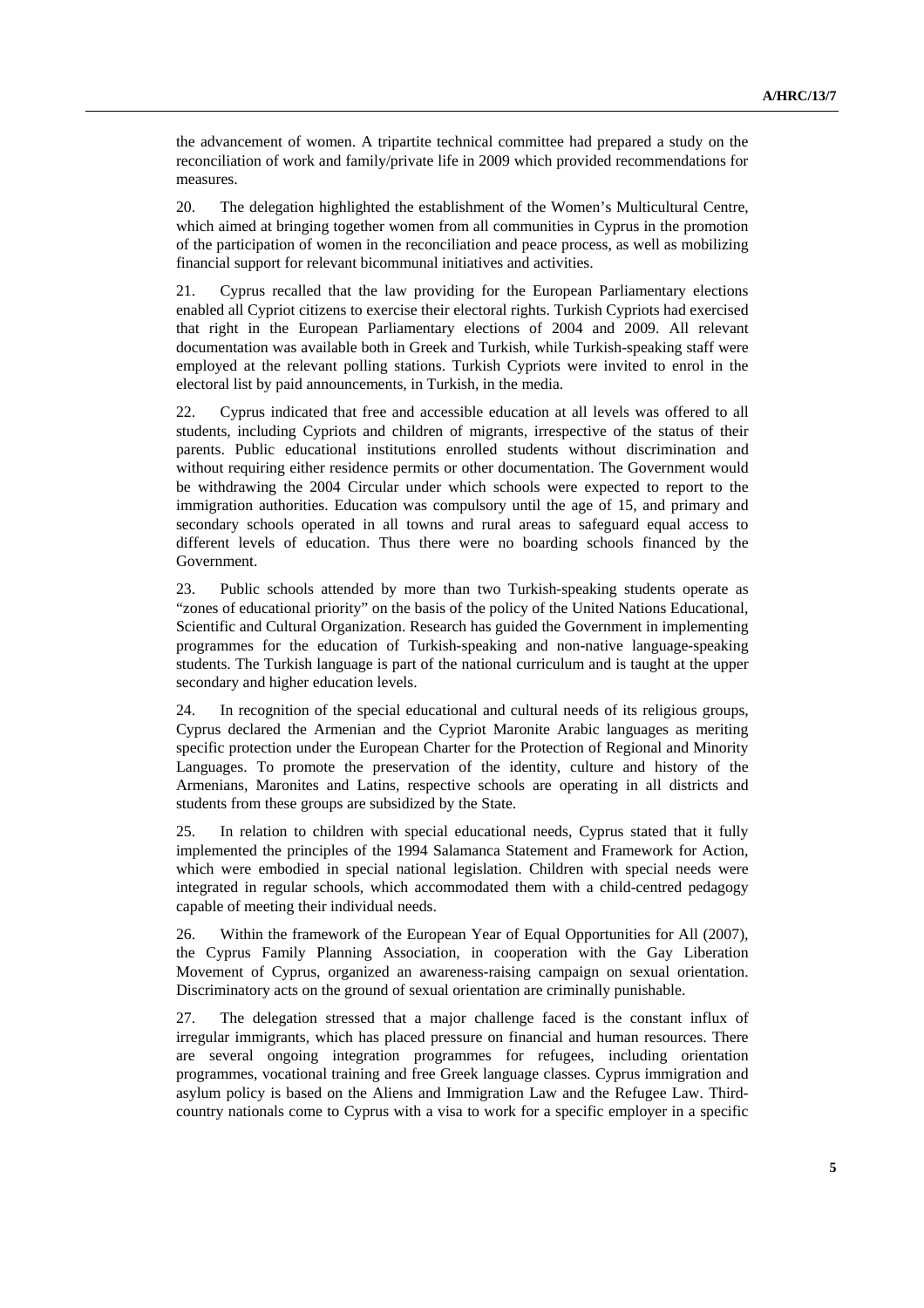job over a specified period. Migrant workers have the same rights as any other employee regarding social insurance benefits and medical coverage. Special inspector units have been set up to monitor the implementation of the labour laws and the proper implementation of contracts for employees from third countries.

28. Free collective bargaining fixes the minimum wage for 65 per cent of the employment force, which applies to third country-nationals. The minimum wage for certain unorganized occupations is fixed by ministerial order at the level of 50 per cent of the median wage and is considered to be sufficient for a decent standard of living. The minimum wage fixed by collective agreements is higher than the one fixed by the ministerial order. A special mechanism is available to examine disputes between thirdcountry employees and employers.

29. Detention of irregular migrants and rejected asylum-seekers does not exceed six months. If a deportation order cannot be executed within a reasonable time, irregular migrants or rejected asylum-seekers may be set free and given a special residence permit, provided that they have not been convicted for a criminal offence and do not pose a threat to public order.

30. The delegation highlighted the extension of the right of employment of asylumseekers to various sectors of the economy. As of 2009, asylum-seekers and refugees are entitled, by law, to free legal aid. In relation to the housing of asylum-seekers, there is an ongoing pilot project. The Asylum Service has not received complaints from asylumseekers relating to racially motivated incidents in the Kofinou Centre. As a rule, any complaint made known to the authorities is properly investigated. If there is a suspicion that asylum-seekers are victims of torture they are referred to a specialized unit for identification and rehabilitation of victims of torture. All asylum-seekers receive public health-care services free of charge. Persons granted international protection are entitled to the same benefits as Cypriot citizens.

31. Since 2005, all detention facilities have been renovated. Detention conditions have improved significantly, as reflected in the 2008 report of the Committee against Torture..

32. Detention facilities with a capacity of approximately 300 persons are under construction to host migrants illegally entering or residing in Cyprus. All detention facilities will be in accordance with requirements set forth by the European Committee for the Prevention of Torture.

33. Cyprus ratified the Optional Protocol to the Convention against Torture and Other Cruel, Inhuman or Degrading Treatment or Punishment (OP-CAT) in April 2009. Several mechanisms are in place for investigating allegations of police misconduct and imposing sanctions where appropriate. In 2009, the Directory of Professional Standards was established as an internal self-monitoring mechanism. To harmonize professional police conduct with the multicultural nature of the society, the Cyprus Police has incorporated, at all levels of police training, specialized courses, lectures and workshops on human rights, racism and diversity.

34. Cyprus expressed the Government's determination to prevent and combat trafficking in human beings. A specialized police service for combating trafficking in human beings was established in 2004. A manual of interdepartmental procedures regulates the joint efforts of all stakeholders, while sufficient safe sheltering for victims of sexual exploitation is provided by the State. A new law on combating trafficking was enacted in 2007, while a multidisciplinary group formulated a national plan of action, which is currently under revision.

35. The delegation reported that the visa issuing system has been revised so that "performing or creative artist" visas are issued on the basis of strict criteria.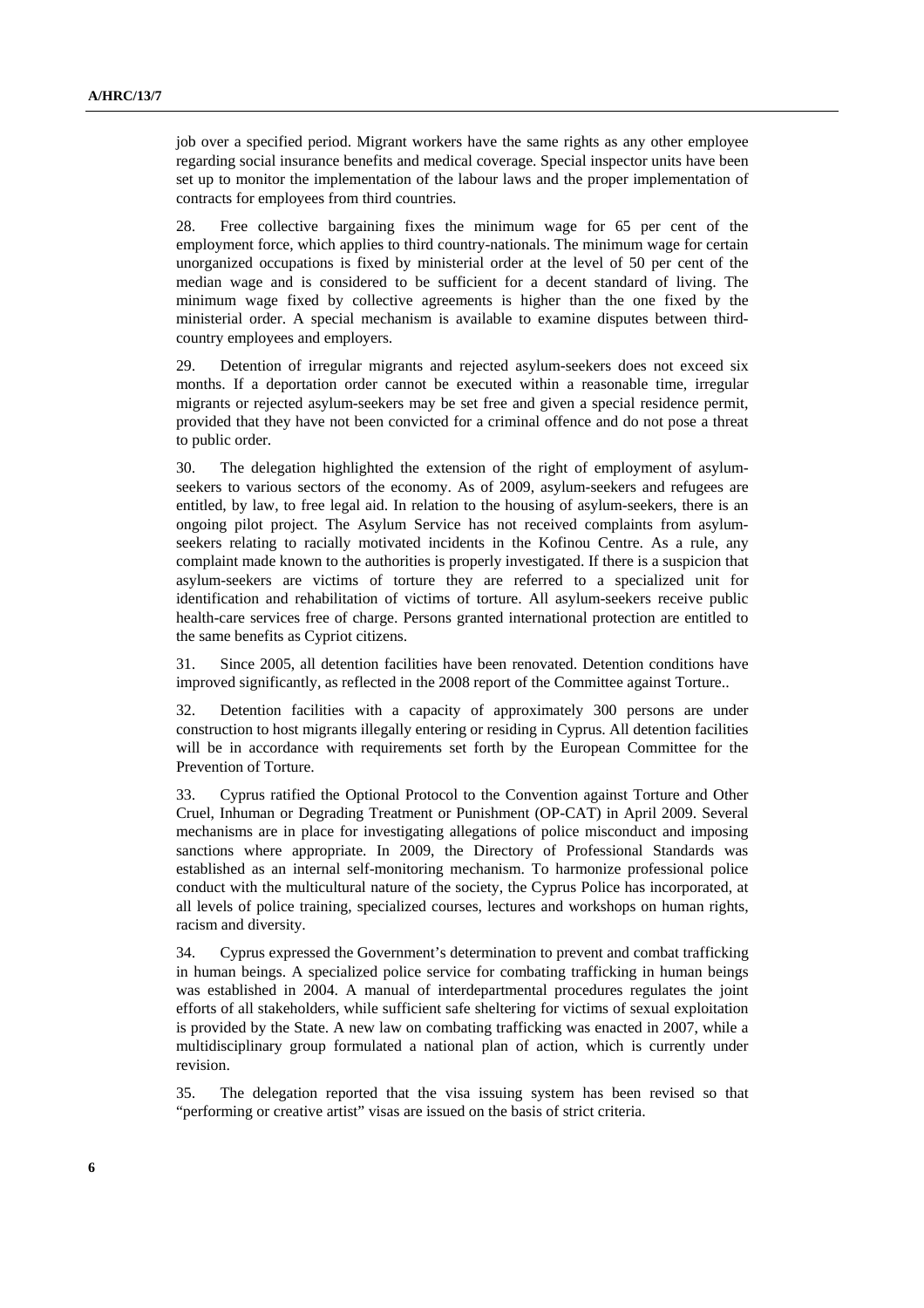## **B. Interactive dialogue and responses by the State under review**

36. During the interactive dialogue, statements were made by 35 delegations. A number of delegations thanked the Government for the comprehensive national report, its presentation and the responses provided to advance questions. Statements were made welcoming Cyprus's commitment to the universal review process, its constructive participation and the consultations with stakeholders that took place in preparing the national report. A number of States welcomed the ratification by Cyprus of most international human rights instruments and legal framework for the promotion and protection of human rights. Recommendations made during the interactive dialogue are to be found in section II of the present report.

37. Algeria raised concern about the relatively high discrimination in terms of salaries between men and women. Bearing in mind the efforts of Cypriot to extend the appropriate assistance, it noted that Cyprus is experiencing an increasing inflow of irregular migrants, refugees and asylum-seekers. Algeria welcomed the commitment of the authorities to make the necessary efforts to prevent discrimination, in particular against minorities and foreign citizens. Thus, particular attention would be given to education, training and dissemination of different minority languages spoken in the count. Algeria made recommendations regarding the above-mentioned issues, including freedom of movement and rights of the child.

38. Turkey stated that the report A/HRC/WG.6/6/CYP/1 included biased information and that allegations therein do not reflect historical realities. It recalled that the Republic of Cyprus had been established in 1960 as a partnership based on the equal status of the Turkish and Greek Cypriot peoples. Turkey stated that that partnership had ceased to exist after the Constitution had been unilaterally abrogated in 1963 by the Greek Cypriot side by use of force, and that since then there was no single authority representing Cyprus as a whole. It stated that the report failed to provide satisfying information regarding the freedom of thought, conscience and religion of the Muslims living under their administration and the property and education rights of the Turkish Cypriots living in the south, and also minimized the increasing tendencies of ethnic hatred directed against the Turkish Cypriots. Turkey stated that the approach of the Greek Cypriot side raised doubts about their sincerity at a time when a United Nations comprehensive negotiation process, strongly supported by Turkey, was under way for a new partnership. Turkey stated that the Greek Cypriot side should focus on solving the grave human rights problems under their administration instead of trying to put the blame elsewhere.

39. Sweden expressed concern about indications of high levels of violence against women in Cyprus and persisting discrimination against women in the labour market. It noted that Cyprus had recognized that traditional stereotyped attitudes, as pointed out by the Committee on the Elimination of Discrimination against Women, had contributed to women's disadvantaged position. Regarding discrimination against migrants and asylumseekers, Sweden highlighted concerns expressed by the Committee on Economic, Social and Cultural Rights in May 2009 about continued limited access to employment and social isolation of third-country migrants. Also, civil society organizations had issued reports on migrants lacking access to legal aid. Sweden made recommendations.

40. Canada welcomed the 2007 anti-trafficking legislation for the identification and protection of trafficking victims and the entry into force of the Council of Europe Convention on Action against Trafficking in Human Beings. It noted the continuing trafficking in women for sexual exploitation, as reported by the Committee on Economic, Social and Cultural Rights in May 2009. Canada referred to the 2006 concluding observations of the Committee on the Elimination of Discrimination against Women, in which the Committee had noted that patriarchal attitudes, traditional prejudices and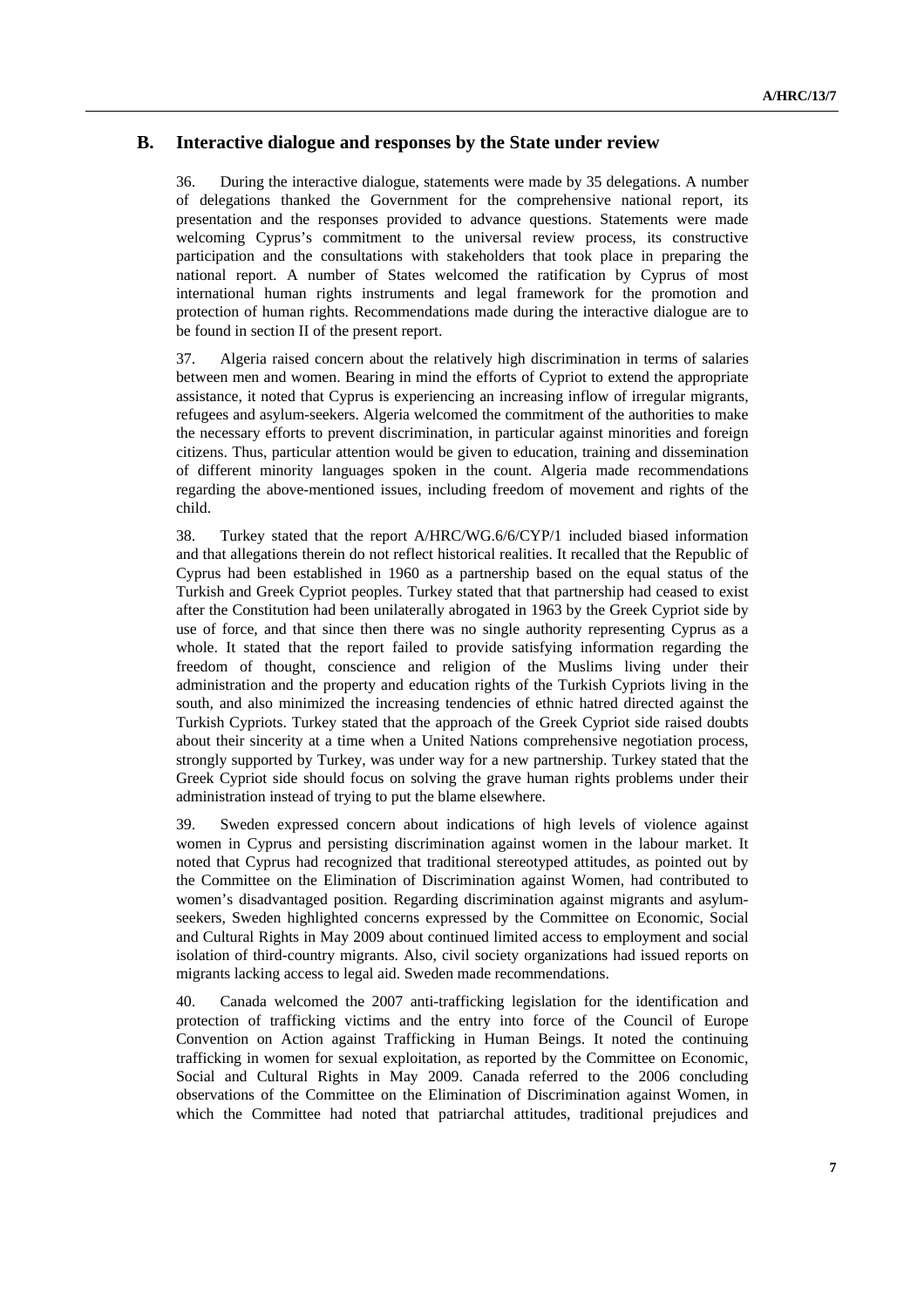stereotypes continued to be a cause of women's disadvantaged position, including in the labour market and public life. Canada appreciated the recent efforts to protect the rights of children, notably the creation of the position of Commissioner for the Protection of Children's Rights, and encouraged Cyprus to continue to ensure the protection of the rights of every child. Canada made recommendations.

41. Egypt noted that strategies, in addition to legislative efforts and policies, have been put in place in particular in the fields of non-discrimination, protecting the rights of women and children and combating trafficking in and exploitation of persons. Egypt asked for more information on the progress achieved in implementing the 2008-2013 National Action Plan for the Prevention and Combating of Violence in the Family, the role, mandate and powers given to the Commissioner for the Protection of Children's Rights and the achievements of the Office of Combating Human Trafficking established in 2004. It noted the laws and policies dealing with influx of migrants and asked Cyprus to elaborate further on policies and regulations adopted to safeguard the rights of migrants, particularly workers, and those of irregular immigrants. Egypt noted the establishment of the positions of Ombudsman and Commissioner for the Protection of Children's Rights. Egypt made a recommendation.

42. Brazil commended inter alia the enactment of legislation for the equal treatment of men and women regarding labour rights and on combating trafficking in persons. It noted with concern shortcomings regarding the human rights of migrants and asylum-seekers. It referred to concerns about lengthy detentions of non-nationals in inadequate conditions and the lack of information for detainees on their rights. Brazil noted with concern that Cyprus did not differentiate migrant children regarding access to education, and the request of the Ministry of Education to schools to give immigration authorities contact details of the parents of foreign children enrolled. Brazil highlighted that regularizing their migratory status was an effective way to enable undocumented migrants to enjoy fully their rights. Brazil asked about the practical results of the 2007-2013 National Plan on Gender Equality and the Government's intention to undertake alternative measures to detention for asylumseekers and irregular migrants. Brazil made recommendations.

43. The United Kingdom of Great Britain and Northern Ireland was encouraged by the measures taken to address integration of refugees. Recognizing the difficulties experienced by Cyprus owing to its geographic location, the United Kingdom reaffirmed its commitment to helping Cyprus to combat illegal immigration. The United Kingdom agreed that a number of remaining human rights concerns in Cyprus could be addressed through a comprehensive settlement agreement. It expressed its commitment to supporting the two leaders in their endeavors to achieve one. It recognized the difficulty of the issues facing both sides but stressed that it believed that it was still possible to achieve an early settlement so that benefits could be enjoyed by all Cypriots. The United Kingdom recognized the concerns about ongoing human rights issues arising from the question of disputed property in Cyprus, which reinforced the need for an early settlement ensuring the full rights of the internally displaced persons under a negotiated settlement. It asked for the steps taken to resolve this issue. The United Kingdom made recommendations.

44. Mexico highlighted the important legal and institutional progress regarding gender equality, rights of the child and persons with disabilities, the fight against domestic violence, discrimination and trafficking in persons. Mexico congratulated Cyprus for recognizing outstanding challenges and its readiness to cooperate with the special procedures of the Human Rights Council through the standing invitation extended to all of them. Mexico asked Cyprus about the cooperation it could obtain from relevant international and regional organizations, in particular the Office of the United Nation High Commissioner for Refugees (UNHCR) and the European Union, to tackle the high number of asylum requests and provide every asylum-seeker with the protection required. It asked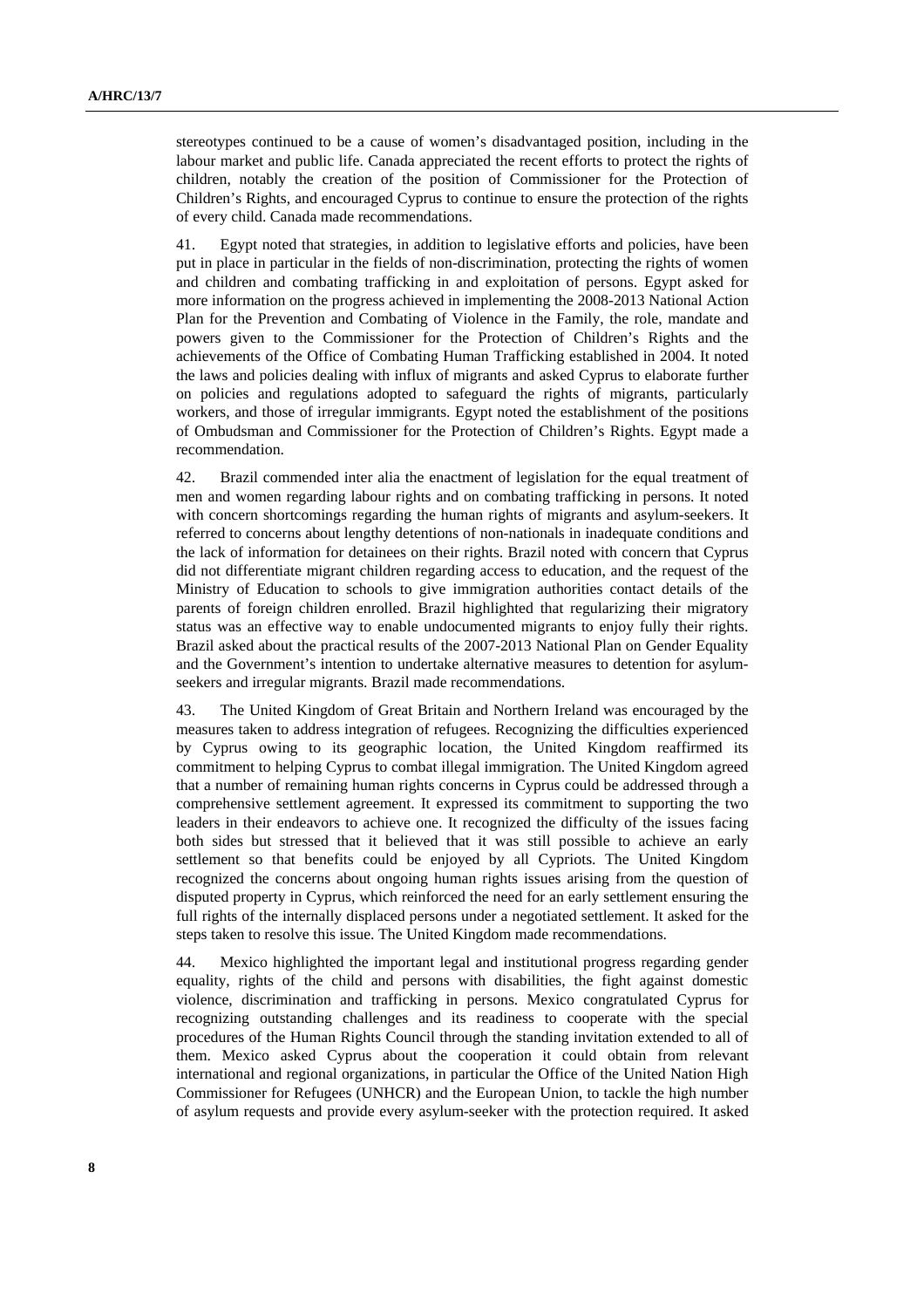Cyprus about its intention to raise the age of criminal responsibility. Mexico made recommendations.

45. The Netherlands appreciated the answers given to written questions. It welcomed the commitment of Cyprus to combat gender discrimination. However, reports still expressed concerns about deep-rooted stereotyped attitudes. The Netherlands recognized the steps already taken to combat domestic violence, but remain concerned about reports of domestic violence against women and children, as raised by some treaty bodies. It welcomed the new law with regard to combating human trafficking. It noted that despite the efforts already taken by Cyprus, the stakeholders' reports pointed out concerns with regard to discrimination on the ground of sexual orientation. The Netherlands made recommendations.

46. Morocco noted the effectiveness of actions taken by Cypriot institutions, particularly those of the Commissioner for Personal Data Protection and the National Bioethics Committee, which Morocco stated constituted good practices. It asked for more details on the experiences of those two structures and their contribution in the area of human rights. Morocco welcomed the intention to adopt legal instruments on forced disappearance and persons with disabilities and additional instruments on the rights of the child, which would strengthen cooperation with international mechanisms and the policy of dialogue and coordination. It asked for more information on measures to overcome difficulties in the implementation of the legislative framework as mentioned in paragraph 155 of the national report. Morocco made a recommendation.

47. Serbia acknowledged that the position of Commissioner for the Protection of Children's Rights had been established in 2007 and asked about the initial experiences in the launching of that mechanism. Serbia noted that, owing to its geographical position, Cyprus was experiencing a rising influx of so-called economic immigrants. It thanked Cyprus for the information provided and asked if there were any additional measures for the improvement of the rights of children of those migrants, specifically in the field of education. Serbia appreciated any further information concerning measures taken to enhance their economic rights and possible integration in society. Serbia made a recommendation.

48. Ukraine noted with satisfaction the open invitation issued by Cyprus to special procedures. It commended the efforts to successfully respond to the recommendations of the treaty bodies. It noted that despite certain achievements, the problem of trafficking in women for sexual purposes persisted. Ukraine asked about the effectiveness of measures taken to combat trafficking in human beings and the number of persons, at least for the last two years, who had been prosecuted for involvement in the human trafficking business. Ukraine asked whether the people of Cyprus were aware of the problem of trafficking within their country and whether the large-scale public awareness campaign on the problem has been implemented. It asked Cyprus whether any training or education was provided for officials dealing with trafficking, in particular to ensure that victims of trafficking were treated as victims and not criminals. Ukraine concluded that the trafficking was a complex problem that required multi-faceted solutions and made a recommendation in that regard.

49. Israel noted the different legislative measures undertaken in the reform of the law since 1995, in particular those aimed at combating trafficking and exploitation of human beings, eliminating discrimination against women and promoting gender equality. Israel noted however that trafficking and sexual exploitation of women and children and domestic violence were still reported to be prevalent throughout the island. Israel was concerned about the abuse of those in police custody and of asylum-seekers. Israel made recommendations.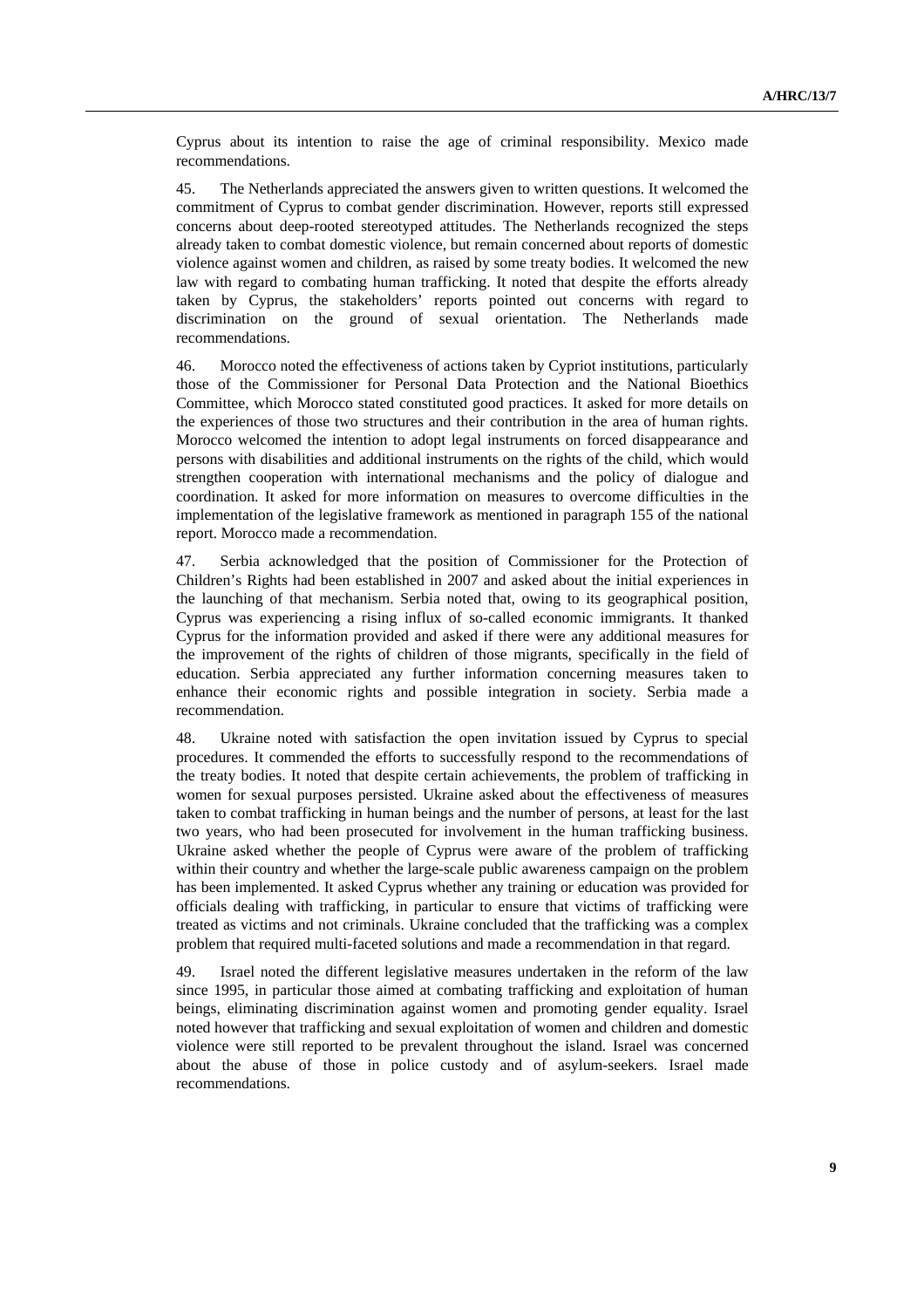50. Spain welcomed the possibility of Cyprus ratifying OP-CRC-AC and the Convention on the Rights of Persons with Disabilities (CPD) and its Optional Protocol. Spain enquired about its intention to access and ratify the Optional Protocol to the International Covenant on Economic, Social and Cultural Rights (OP-ICESCR). Noting the social awareness generated by cases of sexual abuse of migrant women in situations of inequality regarding salaries, and highlighting the special attention given to resolving that problem, Spain asked Cyprus to explain the measures taken to improve the situation. It asked Cyprus how it could moderate the number of requests for asylum that it received and to explain the measures to reduce the time that asylum-seekers had to wait for a final decision on their requests. Spain made a recommendation.

51. Australia noted that the 2009 report on the question of human rights in Cyprus highlighted the consequences the division had in relation to human rights. It hoped, however, that that situation could be resolved through the renewed round of direct negotiations being conducted by the leaders of the two Cypriot communities with the assistance of the good offices mission of the Secretary-General and his Special Adviser. Australia noted that the Committee on Economic, Social and Cultural Rights had welcomed the anti-trafficking legislation enacted in 2007 creating a national mechanism of cooperation for the identification and protection of the victims of human trafficking. It noted that concerns remained about the extent of trafficking in women for sexual exploitation. Australia made a number of recommendations.

52. France welcomed the discontinuation of the "artist" visa policy that had favoured trafficking in women for sexual exploitation. It wished to hear more, however, about other measures adopted to deal with trafficking in human beings, particularly women, and sexual exploitation. It further asked whether those measures had been effective. France also asked Cyprus how it had reacted to the recommendations made by the Committee on Economic, Social and Cultural Rights to adapt its national human rights institution to conformity with the Paris Principles and provide it with sufficient financial resources. France made recommendations.

53. Norway welcomed the strong commitment expressed to combat gender discrimination, and appreciated that the National Action Plan on Gender Equality took a comprehensive approach on gender equality issues. It noted that wage differentials were partly due to gender stereotyping and overrepresentation of women in non-skilled occupations and low-scale sectors, and asked what concrete actions had been introduced or are planned to reduce the gender wage gap. Norway referred to the Government's revision of criteria for the use of artist work permits for women from non-European Union countries working in the cabaret industry, and asked for information on the effects of that decision on the combating of trafficking in women. It noted that children of women with "displaced person" status were not entitled to a refugee identity card or the benefits deriving from the card. Norway made recommendations.

54. Chile noted the numerous measures and policies adopted by Cyprus in different areas with a view to improving the protection and promotion of human rights and encouraged their continuation. Chile made recommendations regarding international human rights mechanisms, the problem posed by the high numbers of asylum-seekers and the exhumation, identification and return of missing persons.

55. Germany requested more information on how Cyprus was dealing with the issue of gender equality, as it was mentioned in the report and by the Committee on the Elimination of Discrimination against Women. It expressed concerns about the pervasiveness of patriarchal attitudes, deep-rooted traditional social prejudices and stereotyped attitudes as a major obstacle to the advancement of women and as a root cause of their disadvantaged position, including in the labour market.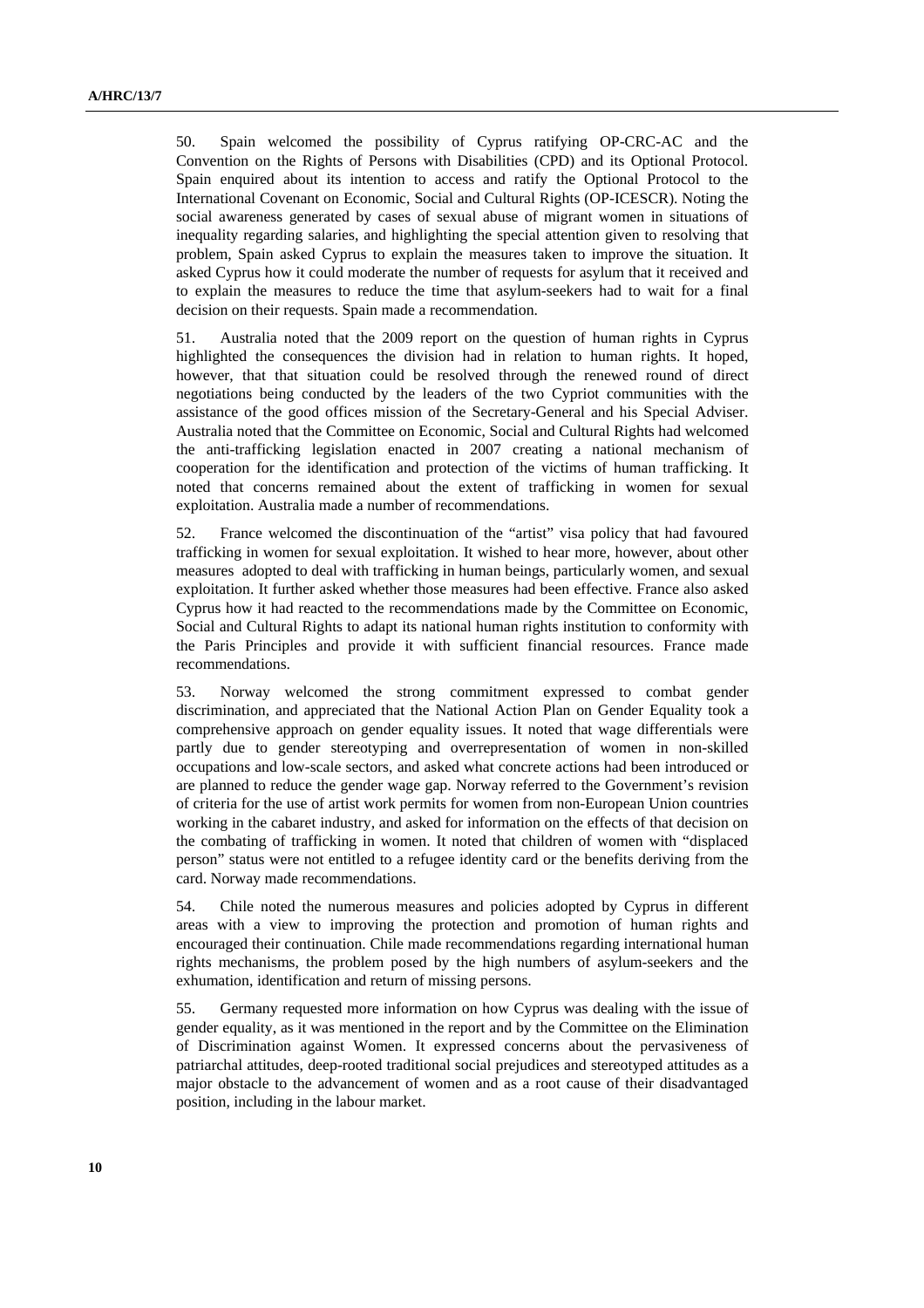56. Greece acknowledged that Cypriot citizens, Cyprus being a member of the European Union and party to many core human rights treaties, enjoyed an extensive degree of protection of human rights. It asked what practical measures Cyprus intended to take to further improve implementation of the legislation concerning the protection of the rights of the child. It asked what further measures Cyprus was considering to ensure full implementation of the first five-year National Action Plan on Gender Equality, in particular those aimed at increasing the level of participation of women in the labour market and in the public sector. Greece made a recommendation.

57. Slovenia stated that the rise of hate speech arising from discrimination based on sexual orientation and sexual identity had been noted. It asked what specific measures Cyprus intended to take to fight against discrimination and marginalization based on sexual orientation and sexual identity and to combat hate speech on those grounds. Slovenia noted that the number of internally displaced persons in Cyprus remained high. The Committee on Economic, Social and Cultural Rights had noted that children of women with displaced status were only entitled to a certificate by descent, which did not enable them to access the full range of benefits. It made recommendations.

58. Argentina noted that Cyprus did not have a national human rights institution complying with the Paris Principles. It welcomed the recent decision of Cyprus to ensure the independence of the national human rights institution. Argentina noted the continued existence of cases of domestic violence against women and children, which often were not denounced. It noted that despite the entry into force of the new law on trafficking in persons and the abolition of "artist visas", which used to facilitate degrading practices, many cases of women being sexually exploited continued to be registered. Argentina commended the adoption of the law providing migrants and asylum-seekers with free legal assistance. Argentina made recommendations.

59. The Democratic Republic of Congo appreciated inter alia the role of the Ombudsman, or Commissioner for Administration, as well as the Commissioner for the Protection of Children's Rights. It stated that the functions of certain structures seemed to overlap and asked if there was an arbitration body dealing with cases of overlap in jurisdiction. It noted that most of the immigrants in Cyprus were economic migrants and asked if there were any specific administrative or legal provisions to deal with that category of individuals. It noted that in 2006, an independent authority had been established which was responsible for investigating complaints and allegations involving the police. It asked about the number of policemen convicted to date and by which bodies they had been convicted. The Democratic Republic of Congo made a recommendation.

60. The Czech Republic noted the positive experience with OP-CAT, and made a recommendation in that regard. It made a recommendation on Government policies in particular regarding vulnerable groups.

61. Italy welcomed the initiative taken in the field of gender equality and acknowledged the challenges represented by persisting social stereotypes. Italy encouraged the parties to search for a comprehensive settlement in accordance the United Nations principles. Italy made recommendations regarding prisons and detention facilities, human rights education, domestic violence and ratification of OP-CRC-AC.

62. Venezuela recognized the active policy of Cyprus to promote and protect the rights of the child, the girl child and adolescents. It commended the establishment of the Commissioner for the Protection of Children's Rights and highlighted the introduction of the mechanism to receive individual complaints on violations of the rights of the child, as well as the implementation of the programme of school visits. Venezuela considered it important that the Commissioner for the Protection of Children's Rights continue its efforts to achieve greater effectiveness in its difficult task and made a recommendation.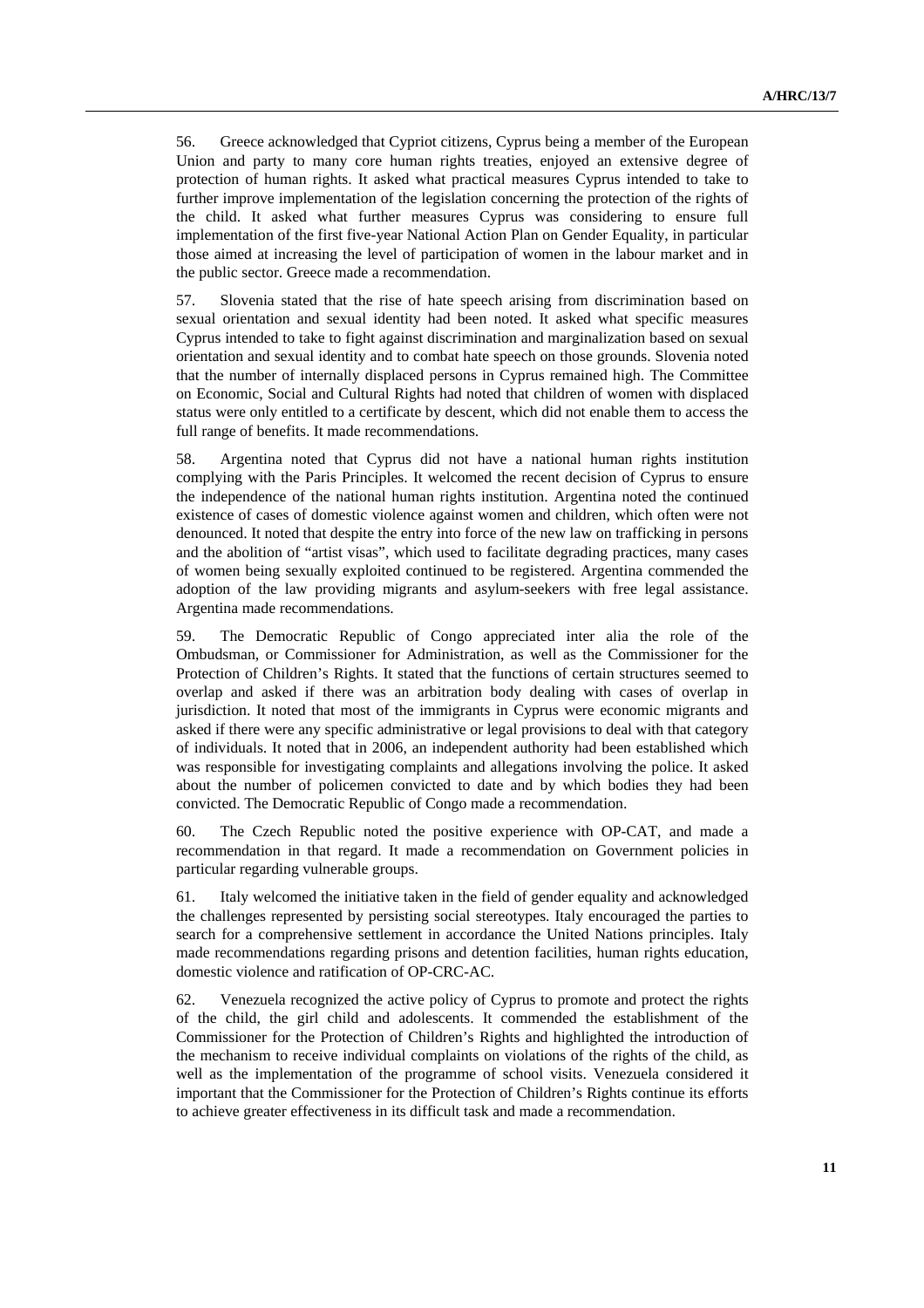63. India noted with appreciation the provision of free legal aid in civil proceedings brought against Cyprus for violations of human rights, and commended significant law reforms aimed at the promotion of gender equality and elimination of discrimination against women. India requested information about the principal provisions of the bill in Parliament aimed at the introduction of a 10 per cent quota for the disabled in recruitment to public sector jobs. It asked Cyprus about its views on the main challenges in the field of human rights, especially those related to minorities and illegal migrants, and about plans to meet those challenges. India made a recommendation.

64. Bulgaria commended the establishment in 2006 of the Unit for Rehabilitation of Victims of Torture and the Independent Authority for the Investigation of Complaints and Allegations concerning the Police. It welcomed the active promotion and protection of the rights of persons with disabilities and of the rights of the child and the establishment of the position of Commissioner for the Protection of Children's Rights. Bulgaria asked about the measures to ensure that all children, including migrant children, enjoyed the rights guaranteed to them under CRC and other international instruments and to ensure free access of migrant children to education. Bulgaria made a recommendation.

65. Armenia welcomed the strong commitment of Cyprus to minorities, particularly those defined as religious groups in the Constitution. It highly appreciated that Cyprus did not simply provide social, cultural and political rights to the three listed religious groups but created an environment conducive to their full enjoyment. It was encouraged that the education reform was being elaborated in close cooperation with the minority groups, with a view to promoting their identity and language. It commended the efforts to protect the cultural heritage of the main religious groups. Regarding the three traditional minority groups, Armenia asked about specific steps taken by Cyprus to identify and protect their cultural heritage in and beyond the territory under its effective control. Armenia made recommendations.

66. China noted that Cyprus had established an institutional and legal framework to protect women and children, including the Commissioner for the Protection of Children's Rights and the National Action Plan for Gender Equality, 2007-2013, a national plan to tackle trafficking and others. It noted that despite the financial crisis and its impact, Cyprus had maintained steady growth in its economy in 2008 and a high employment rate. China raised a question on the progress of implementation of the National Action Plan, 2007– 2013.

67. The United States of America was concerned by reports of police abuse of detainees, including cases of abuse directed at immigrants, asylum-seekers and other foreign nationals. It was concerned about cases of violence against women, child abuse, trafficking in persons, discrimination against Turkish Cypriots living in Government-controlled areas, and discrimination against Roma and members of minority ethnic and national groups, and against homosexuals. It noted the actions taken to promote the equality of women in employment, through enacting legislations such as the law on equal pay and the National Action Plan for Gender Equality. It made recommendations.

68. Slovakia highly commended Cyprus on its efforts to advance human rights despite the delicacy of the political situation on the island. Slovakia was committed to contributing to the processes focused on confidence-building between the Cypriot communities. Slovakia welcomed the decision of the Government to provide for free and nondiscriminatory access to medical services by members of the Cypriot Turkish community. It noted that the Committee on Economic, Social and Cultural Rights in 2009 had expressed concerns that third-country domestic workers continued to face difficult working and living conditions. Slovakia thanked the delegation for having referred to the issue of domestic workers in the introductory statement and made a recommendation.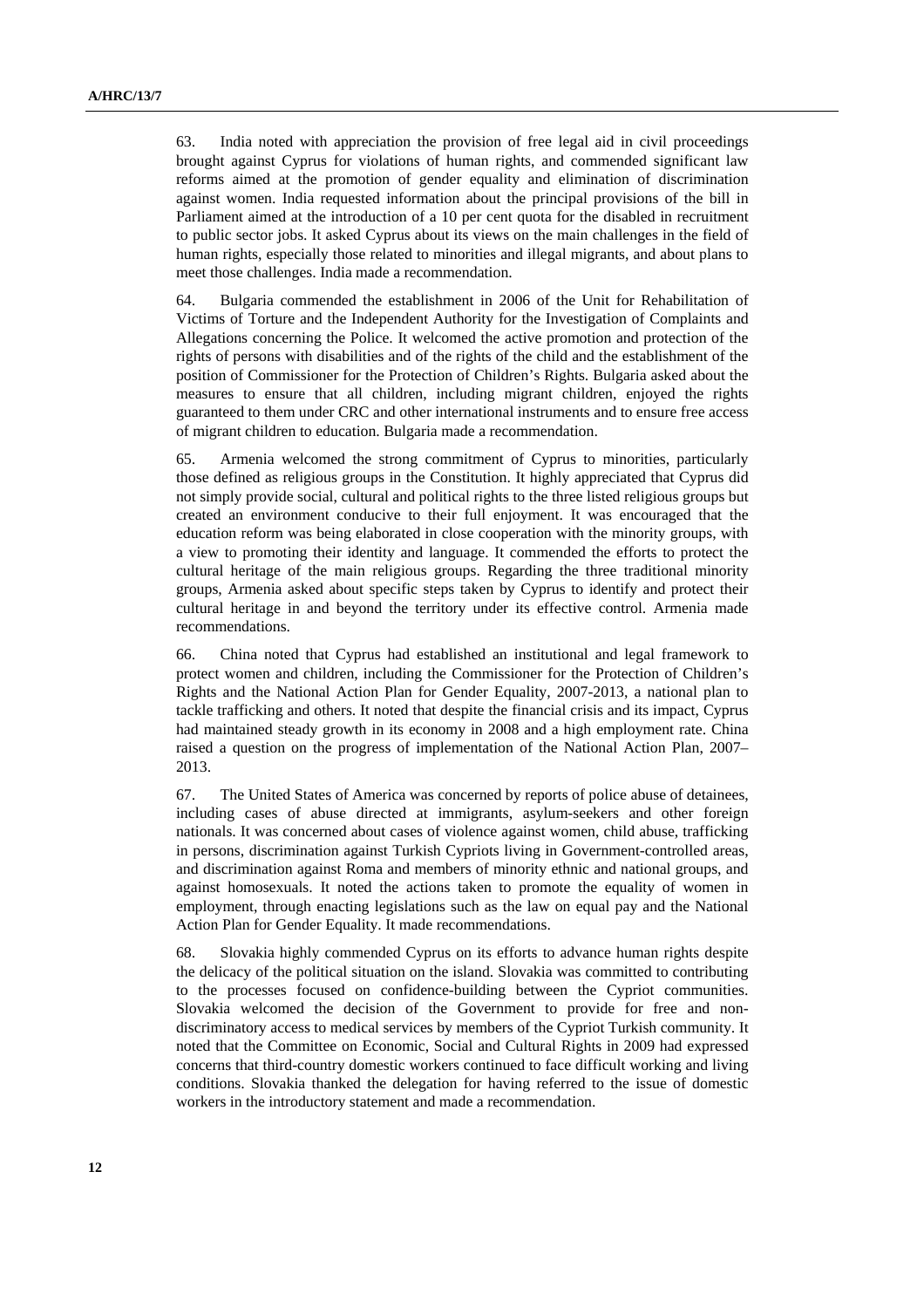69. Mauritius noted the absence of a national human rights institution accredited by the International Coordinating Committee of National Institutions for the Promotion and Protection of Human Rights as being in compliance with the Paris Principles. It welcomed the strides made by Cyprus in pursuit of gender equality in all spheres of life. It noted, however, that despite such initiatives there still existed deep-rooted traditional social prejudices and stereotyped attitudes resulting in continued marginalization of women in society. Mauritius welcomed the establishment of a Commissioner for the Protection of Children's Rights and the determination shown by Cyprus to educate children on their rights and to increase their access to information. In that regard, it requested further details on how Cyprus dealt with the specific needs of children from the minority groups and asked whether relevant authorities took into due account traditional and cultural aspects when establishing national education curricula.

70. Jordan welcomed, inter alia, the establishment of the National Institution for the Protection of Human Rights and other monitoring mechanisms. It stressed the importance of the instruments to which Cyprus was a party taking primacy over national legislation. It appreciated the efforts to tackle issues relating to refugees, asylum-seekers, immigrants and irregular immigrants by addressing concerns raised by UNHCR, human rights treaty bodies and special procedures. It encouraged Cyprus to finalize the ratification process with respect to the Convention on the Rights of Persons with Disabilities and to complete the restructuring the National Institution for the Protection of Human Rights in accordance with the Paris Principles.

71. Burundi noted that freedom of expression was provided for in the Constitution and that the right to education was a priority, as witnessed by the provision schooling system free of charge. It welcomed the fact that Cyprus was one of the first countries to have signed CPD and encouraged it to complete the ratification process. Burundi welcomed the commitment of the authorities to continue to developing means of preventing ill-treatment and trafficking in human beings. It noted with satisfaction the desire of Cyprus to combat offences committed by the forces of law and order and the setting up of an independent authority to investigate complaints against the police, including human rights violations. In view of all the efforts undertaken to promote and protect human rights, Burundi asked the Human Rights Council to give Cyprus its full support.

72. In response to issues raised, Cyprus welcomed the participation of Turkey in the present intergovernmental process of examination of Cyprus in the framework of the universal periodic review. Cyprus stated that given the presence of 43,000 heavily armed Turkish solders on the island, it was always very much interested in listening to what Turkey had to say. It further stated that that the members of the two communities in Cyprus had grown mature through assessment of their past painful history and that they now wished to leave the past behind and build a better future in a bi-communal, bi-zonal federal Cyprus with a single sovereignty, a single international personality and a single citizenship and political equality as defined in the relevant Security Council resolutions. It called in that regard for the abolition of the de facto division of the island through the withdrawal of the Turkish troops.

73. Cyprus informed the Working Group that a letter would be sent to the President of the Human Rights Council in response to the erroneous and historically distorted account of the Cyprus issue given by Turkey, and requested that it be circulated as an official document. Cyprus considered that the remarks and recommendations made by Turkey are not relevant to the UPR exercise, since they are factually incorrect and do not comply with the basis of the review stipulated in HRC resolution 5/1 "Institution-building of the United Nations Human Rights Council" and 8/PRST/1 on the modalities and practices for the universal periodic review process.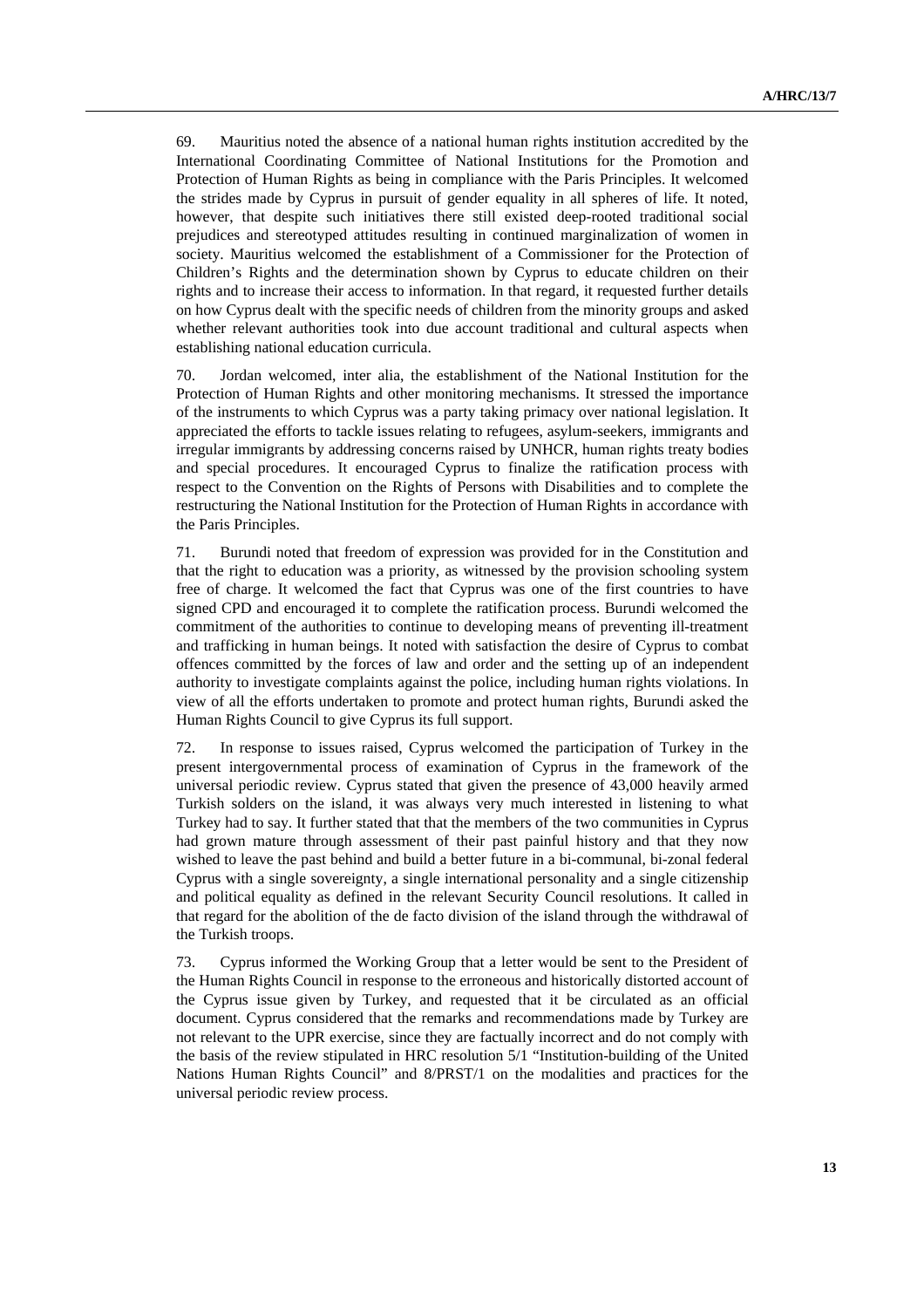74. Regarding a position expressed that the issue of properties could only be fully solved through a comprehensive settlement, Cyprus considered that each individual had an unquestionable right to pursue the realization of human rights in courts including the European Court of Human Rights and the European Court of Justice.

75. Cyprus appreciated that the last report of the European Committee for the Prevention of Torture in 2008, which had highlighted, inter alia, the enactment of the Law on the Rights of Arrested and Detained Persons and the establishment of the Independent Authority for the Investigation of Allegations against the Police. The Committee had observed that laminated information sheets were available at all police stations in ten languages and noted improvements of the conditions at the police establishments visited.

76. Cyprus recalled a number of mechanisms and criminal procedures to investigate allegations of police misconduct and to sanction where appropriate. During the first 10 months of 2009, the Independent Authority for the Investigation of Allegations against the Police had received 96 complaints. A number of complaints were still pending, while some of the completed investigations had led to criminal and/or disciplinary prosecutions against police officers. The delegation quoted the numbers of criminal and disciplinary cases against members of the police investigated annually, and their outcome, and noted that since 2005, 14 members of the police found guilty of criminal or disciplinary charges had been either dismissed or forced to resign. Cyprus stated that the numbers reflected the determination of the authorities to eliminate phenomena of police misconduct and illtreatment of people.

77. Cyprus indicated that measures recently taken to prevent and combat trafficking of human beings, including the imposition of stricter criteria for visa issuing, were still too new for their effectiveness to be evaluated. Cyprus was seeking to increase international cooperation and particularly welcomed any assistance, especially from the countries of origin of trafficked persons.

78. Cyprus referred to data relating to the past five years indicating an average of 1,000 incidents of domestic violence annually, with a tendency of a slight increase. Since 1994 the number of non-domestic homicides per year had increased while, in contrast, the domestic/family homicide rate for the same period had significantly decreased. It was believed that the difference between the domestic and non-domestic homicide rates was attributable to the coordinated efforts and campaigns to prevent and combat domestic violence against women. Campaigns on violence against women and children were conducted annually by the competent authorities, including to deter and prevent domestic violence and to challenge societal attitudes.

79. The overall objective on which the migration system is based is to, inter alia, protect human rights and to ensure the fair treatment of migrants. Cyprus remains focused on the need to control illegal immigration. In principle, the migration policy in Cyprus is formulated on the basis of the present and future needs of the labour market, as expressed in the national employment strategy. The model protects third-country migrants from exploitation and at the same time, ensures that the problem of a mismatch in the labour market does not arise.

80. Cyprus faces particular pressures in the asylum system owing to its geographical location, being near to a politically unstable area which produces a high percentage of asylum claims, especially from applicants entitled to international protection, compounded by the fact that it has unguarded points of entries in the areas not under the control of the Government. The measures adopted aim towards the achievement of a fair, fast and efficient asylum procedure. Some of the measures include the use of fast-track procedures, the recruitment of new staff at the Asylum Service, the posting of asylum eligibility officers at the points of submission of asylum applications, and specialized training programmes.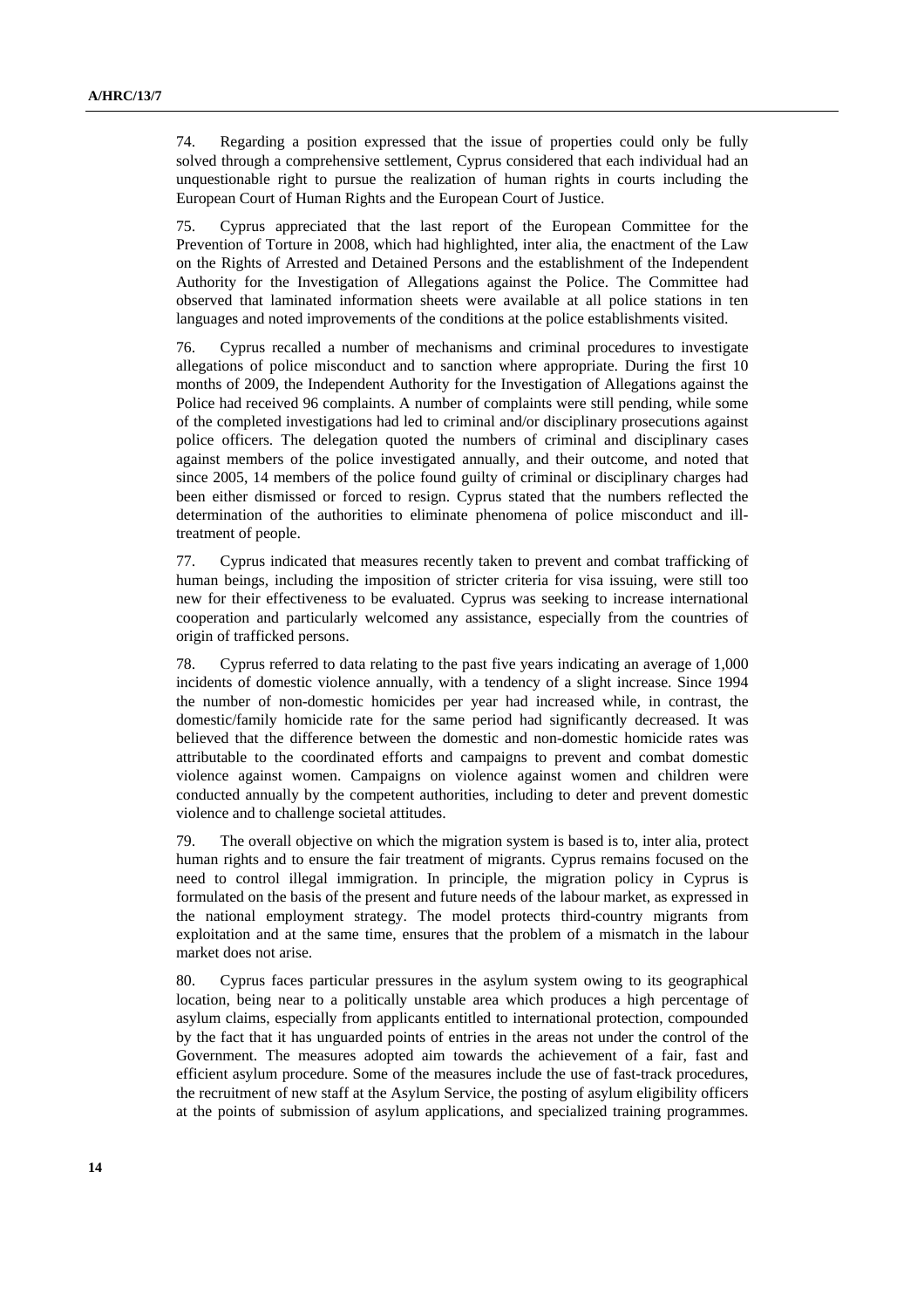International cooperation aims towards the improvement, inter alia, of the quantity and quality of reception conditions with particular focus on vulnerable groups of asylumseekers.

81. Cyprus referred to integration actions and programmes which include the employment of interpreters in public schools, the organization of special classes for teaching the Greek language, the publication of an information guide in five languages and the organization of a Mediterranean Forum for new approaches on integration.

82. Cyprus indicated that the detention of asylum-seekers is sometimes necessary for reasons clearly stated in the Refugee Law and fully compatible with 1951 Convention relating to the Status of Refugees, the Aliens and Immigration Law and court jurisprudence. The Asylum Service may intervene in cases where the detention of an asylum-seeker is deemed to be unjustified. For people staying illegally in Cyprus, a detention or deportation order is issued and the person remains under custody until the execution of the order, which usually takes place within 15 days. In relation to the deportation order, an appeal can be submitted to the Supreme Court. The detention pending expulsion is extended when the person does not posses a valid travel document, when a habeas corpus application is submitted, and when an appeal is submitted to the Supreme Court. No minors whatsoever are held in custody as the detention of minor asylum-seekers is forbidden by the law.

83. The delegation confirmed that Cyprus intends to ratify OP-ICESCR.

84. As regards children's rights, the position of Commissioner for Children's Rights established in 2007 is fully compatible with the Paris Principles and is totally independent and properly empowered. It has a very wide mandate, which includes ensuring CRC protection for all children in Cyprus, national and foreign, and holds, inter alia, monitoring and awareness-raising competencies. The institution receives complaints from children and can represent them in courts nationally and internationally. The institution's recommendations have been well received and endorsed by the Government, and include views on legislation discussed in Parliament.

85. The delegation, referring to the jurisdictional overlap between the different Ombudsperson institutions, said that Cyprus considered the concurrent competencies as emblematic of a well-functioning democratic society.

86. In closing, Cyprus thanked all States for their participation in the review and expressed its commitment to continue taking action to further enhance the promotion of human rights.

## **II. Conclusions and/or recommendations**

**87. In the course of the discussion, the following recommendations were made to Cyprus:** 

**1. Speed up ratification of core human rights treaties that it has signed, but not ratified yet (Greece);** 

**2. Consider the ratification of the Optional Protocol to the Convention against Torture and Other Cruel, Inhuman or Degrading Treatment or Punishment (OPCAT); the Optional Protocol to the Convention on the Rights of the Child on the involvement of children in armed conflict (OP-CRC-AC); the International Convention on the Protection of the Rights of All Migrant Workers and Members of Their Families (ICRMW); the Convention on the Rights of Persons with Disabilities (CRPD); the Optional Protocol to the International Covenant on Economic, Social and Cultural Rights (OP-**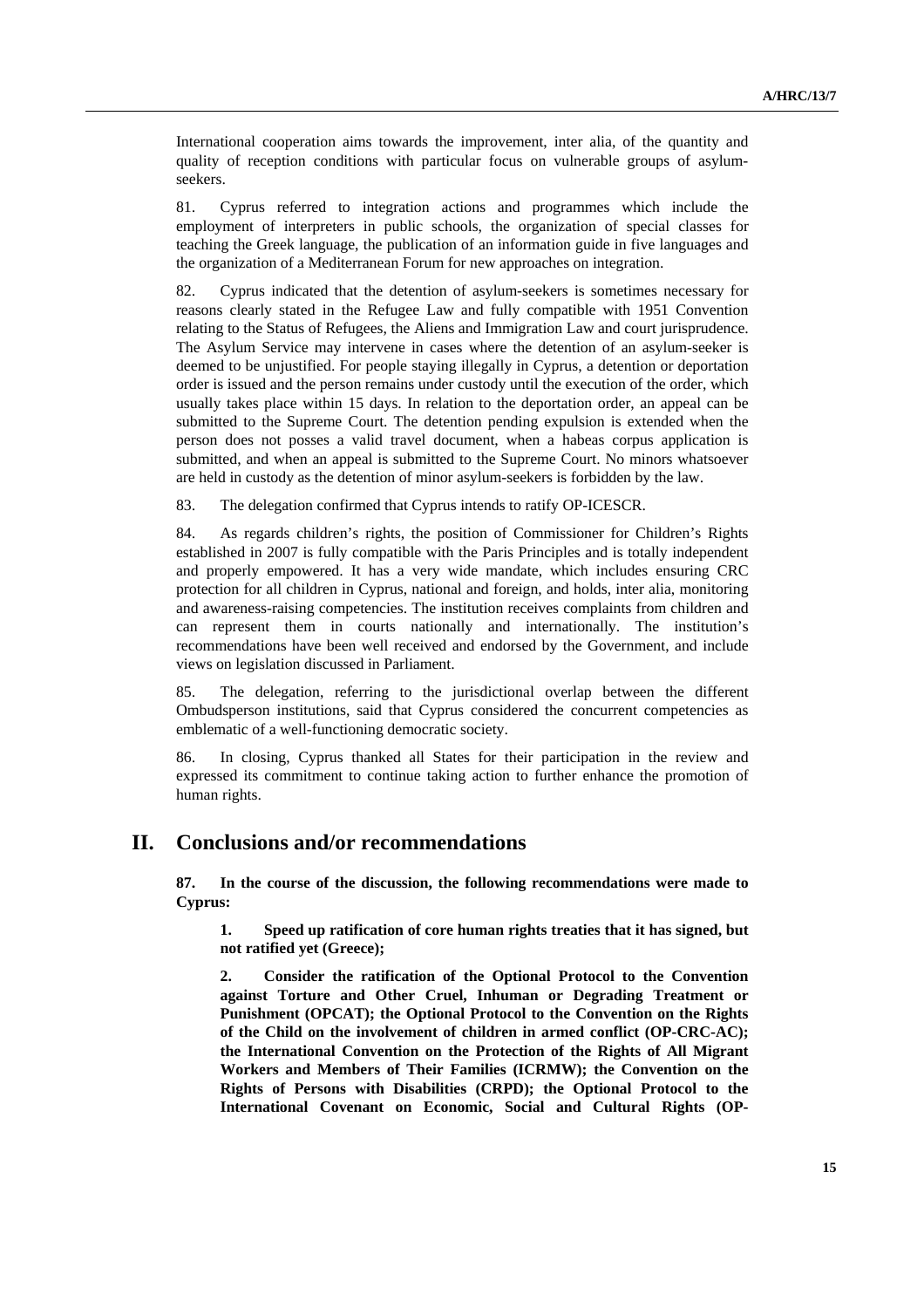**ICESCR); and the International Convention for the Protection of All Persons from Enforced Disappearance (CED) (Argentina);** 

**3. Consider the possibility of acceding to ICRMW and intensify efforts to prevent discrimination against this population (Algeria);** 

**4. Adhere to the principles of the ICRMW and give positive consideration to its eventual ratification (Mexico);** 

**5. Plan to ratify, in addition to the instruments announced in the report, ICRMW (Democratic Republic of the Congo);** 

**6. Continue its efforts aimed at ratification of OP-CRC-AC (Serbia); ratify OP-CRC-AC (Slovenia); finalize the ratification process of OP-CRC-AC (Italy); speed up the process of ratification of OP-CRC-AC (Bulgaria);** 

**7. Ratify OP-CAT, as well as OP-CRC-AC and the Optional Protocol to CAD (Chile);** 

**8. Secure the effective functioning of its national preventive mechanism in accordance with OP-CAT (Czech Republic);** 

**9. Give positive consideration to the prompt ratification of CRPD (Mexico);** 

**10. Accelerate the steps undertaken to make the national institution for the protection of human rights established in 1998 fully compatible with the Paris Principles and provide it with the necessary resources empowering it to fulfil its mandate (Egypt);** 

**11. Adopt measures leading to the creation of a national human rights institution in accordance with the Paris Principles (Mexico);** 

**12. Accelerate the measures undertaken to allow the national institution for the protection of human rights to comply with the Paris Principles (Argentina).** 

**13. Make its national institution for the protection of human rights fully compliant with Paris Principles at the earliest (India);** 

**14. Fast-track the process to make the national institution for the protection of human rights fully compatible with the Paris Principles (Mauritius);** 

**15. Through relevant mechanisms, continue to guarantee through specific, concrete measures the constructive cooperation policies towards the office of the Commissioner for the Protection of Children's Rights, providing it with the necessary resources to guarantee the fulfilment of its functions for the benefit of the boys, girls and adolescents of the country (Venezuela);** 

**16. Increase human and financial resources allocated to the new antidiscrimination body, within the Ombudsman's Office, in order to ensure effective functioning of this institution, as well as further strengthening the financial and human resources of the national machinery for women's rights (Israel);** 

**17. Fully implement the measures of the National Action Plan on Gender Equality for 2007-2013, especially those regarding the rights of women in the labour market (Sweden);** 

**18. Evaluate measures taken to prevent stereotyping attitudes with regard to gender roles in the family and society, and strengthen efforts to implement the**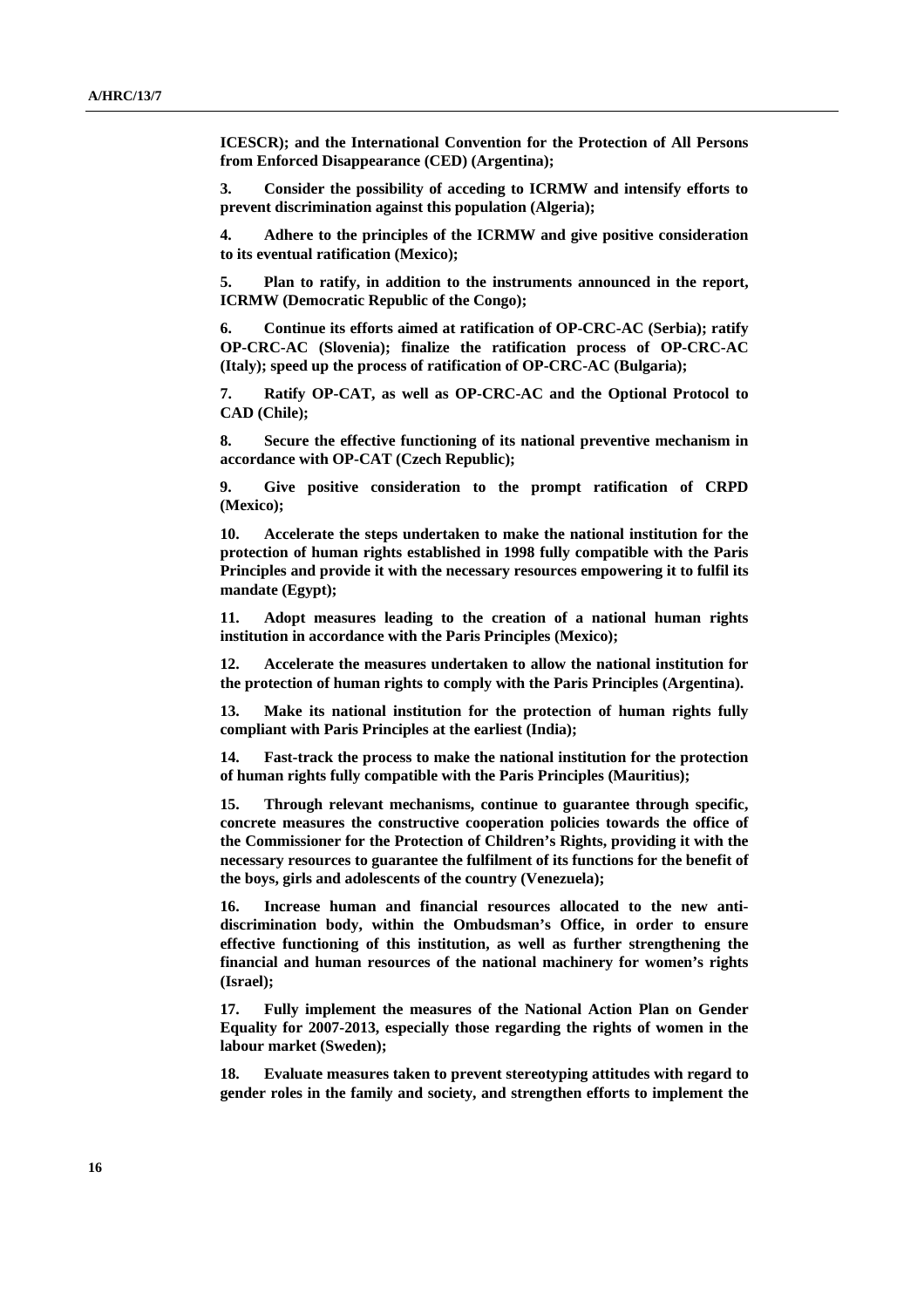**National Action Plan on Gender Equality and achieve a comprehensive and systematic approach to gender equality policies (Netherlands);** 

**19. Strengthen measures to raise awareness and provide information through specific programmes of human rights education and training and to incorporate human rights in school curricula (Morocco);** 

**20. Develop a national strategy to include in the school system at all levels appropriate measures in the field of human rights education, in accordance with the Plan of Action 2005-2009 of the World Programme for Human Rights Education (Italy);** 

**21. Strengthen cooperation with human rights treaty bodies (Brazil);** 

**22. Consider measures it deems appropriate to eliminate the discrimination in terms of disparity of salaries between men and women, in line with the provisions of the Convention on the Elimination of All Forms of Discrimination against Women (Algeria);** 

**23. Continue and enhance efforts to ensure substantive equality between women and men in all spheres and at all levels of society, including awarenessraising campaigns to eliminate stereotypes regarding gender roles (Canada);** 

**24. Continue its efforts to eliminate stereotypes associated with traditional gender roles in the family and society (Mauritius);** 

**25. Increase cooperation with the Turkish Cypriot community with the aim of further promoting the rights of all individuals in Cyprus (United Kingdom);** 

**26. Reinforce existing non-discrimination legislation and take all necessary measures to prevent discrimination on the grounds of sexual orientation (Netherlands);** 

**27. Prohibit all discriminatory practices and criminalize defamation, slander and incitement to discrimination, hostility or violence, whether they are public or not, towards a person or a group of persons because of their sexual orientation (France);** 

**28. Incorporate a gender perspective in all government policies that target women belonging to different groups of vulnerable people, in line with relevant recommendations of the Committee on the Elimination of Discrimination against Women (Australia);** 

**29. Continue its global and integrated approach in all policies of gender equality in all areas and take necessary measures to increase participation of women in public and political life (France);** 

**30. Adopt a comprehensive and integrated approach to its gender equality policies in all areas, especially with regard to refugees, asylum-seekers, displaced persons and persons with disabilities (Czech Republic);** 

**31. Ensure the effective implementation of existing legislation on nondiscrimination, including by consulting with civil society, disseminating information to vulnerable groups about legal protections that are available to them and directing appropriate resources where needed to improve implementation (United States of America);** 

**32. Adopt and implement an effective strategy to combat domestic violence (Canada);**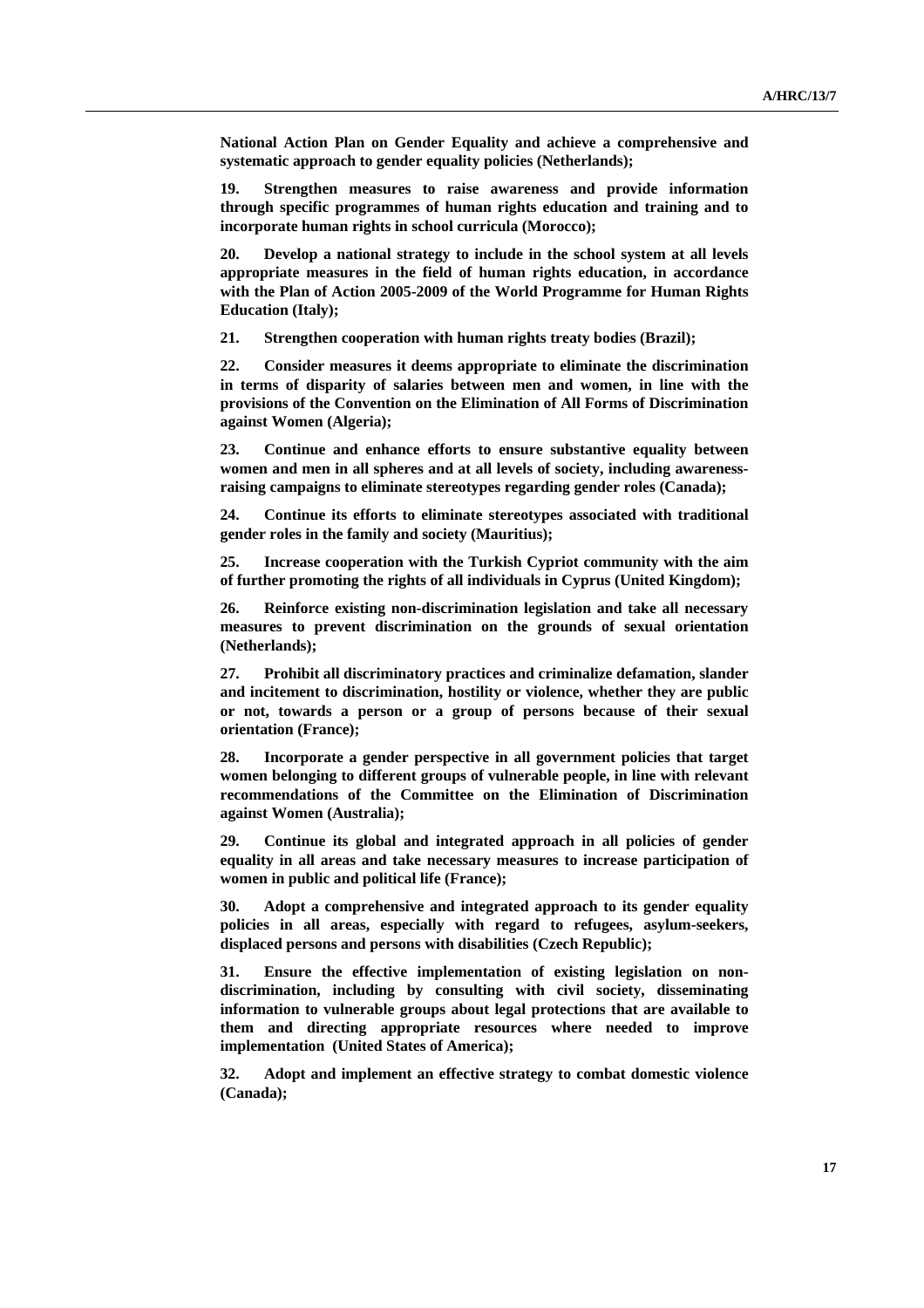**33. Strengthen its efforts to effectively combat domestic violence and provide adequate victims' support, inter alia by creating sufficient shelter capacity (Netherlands);** 

**34. Reinforce the strategy to combat domestic violence, including by making available temporary shelters for victims (Italy);** 

**35. Adopt an effective strategy to combat domestic violence and ensure that women's shelters are made available to ensure the security of victims of domestic violence (Sweden);** 

**36. Intensify specific awareness-raising activities regarding sexual orientation at a national level to contribute to a better protection of the rights and freedoms of gays, lesbians, bisexuals and transsexuals (Spain);** 

**37. Take every possible action to speed up exhumation processes to enable the Committee on Missing Persons to continue its excellent work (Australia);** 

**38. Enable the Committee on Missing Persons in Cyprus to continue working on the exhumation, identification and return of human remains (Chile).** 

**39. Following concerns expressed by the Committee against Torture, investigate reported cases of physical ill-treatment by the police and ensure the rooting out of such unlawful practices (Israel);** 

**40. Finalize a professional code of conduct for police and security forces, as well as investigate alleged breaches and prosecute as appropriate, to strengthen accountability and prevent future abuses and violations (United States);** 

**41. Ensure that incidents of police abuse of detainees, including cases of abuse directed at immigrants, asylum-seekers and other foreign nationals, are prevented by strengthening legislation to protect the rights of arrested and detained individuals from physical mistreatment and ensuring that they are afforded a full complement of due process rights in accordance with its obligations under the International Covenant on Civil and Political Rights (United States);** 

**42. Improve the monitoring and implementation of measures to combat violence against women (Norway);** 

**43. Adopt effective measures to combat violence against women in all its forms and allocate human and financial resources for the implementation of such measures, in particular regarding the protection of victims (Argentina);** 

**44. Bring legislation governing the rights of the child into line with relevant international instruments and provide the office of the Commissioner for the Protection of Children's Rights with the support needed for it to assume its role of preservation and protection of children's rights (Algeria);** 

**45. Do its utmost to guarantee that children, regardless of their descent status, are treated equally in law and in practice (Slovenia);** 

**46. Improve prisons and detention facilities, particularly in police establishments (Italy);** 

**47. Take concrete measures to follow up on the concluding observations of the Committee on Economic, Social and Cultural Rights related to trafficking and sexual exploitation of trafficking victims (Canada);**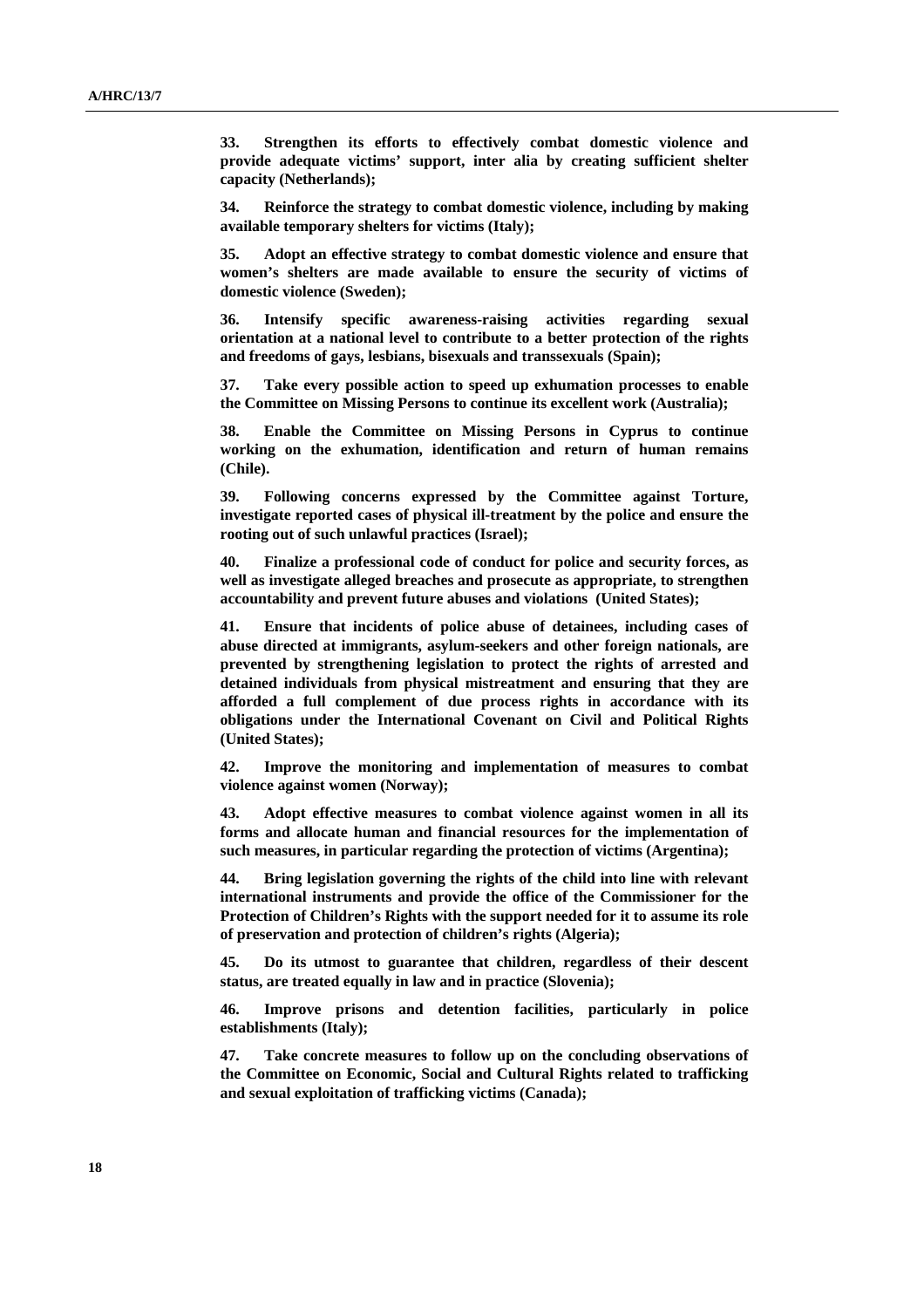**48. To evaluate, and monitor the effectiveness of the measures taken with regard to combating trafficking of human beings, the protection of victims, and bring to justice those involved in human trafficking (Netherlands);** 

**49. To undertake substantial measures to combat trafficking through national and international collaboration, including international and national NGOs (Ukraine);** 

**50. In line with the recommendations made by the Committee on Economic, Social and Cultural Rights and the Committee on the Elimination of Discrimination Against Women, ensure strict control over the new work-permit system; intensify its efforts to bring to justice those involved in human trafficking; and commit itself to the full and speedy implementation of the Plan of Action for the Coordination of Actions on Combating Trafficking in Human Beings and Sexual Exploitation of Children (Israel);** 

**51. Vigorously pursue prosecutions under its new anti-trafficking legislation and ensure that responsible government institutions are adequately resourced to provide timely and effective follow-up on specific cases (Australia);** 

**52. Further intensify its efforts in the fight against trafficking in human beings (Norway);** 

**53. Take appropriate measures to ensure stricter control on the new workpermit system and intensify its efforts to bring to justice all those involved in trafficking in persons (Argentina);** 

**54. Ensure that the efforts made to guarantee freedom of movement are continued (Algeria);** 

**55. Further ensure political representation of the three religious minority groups and promote their stronger involvement in the planning and implementation of various projects providing financial assistance for their educational and cultural needs (Armenia);** 

**56. Consider the measures it deems appropriate to guarantee effective access to basic education for all (Algeria);** 

**57. Take additional measures to reduce the gender wage gap and further improve the integration of women in employment through measures such as the creation of more childcare facilities and educational facilities for working mothers (Norway);** 

**58. Strengthen enforcement of its existing legal framework protecting the equality of women in employment, particular for those in unskilled and lowwage position (United States);** 

**59. Adopt an effective policy for the integration of migrants (Sweden);** 

**60. Inform migrants of their rights (Sweden);** 

**61. Take appropriate measures for the provision of legal aid to asylumseekers and migrants (Brazil);** 

**62. Consider alternative measures to the detention of migrants that will be less restrictive of the human rights of the individuals concerned, (Brazil);** 

**63. Take further steps to integrate refugees (United Kingdom);** 

**64. Continue adopting appropriate measures to secure the human rights of asylum-seekers and irregular migrants (Chile);**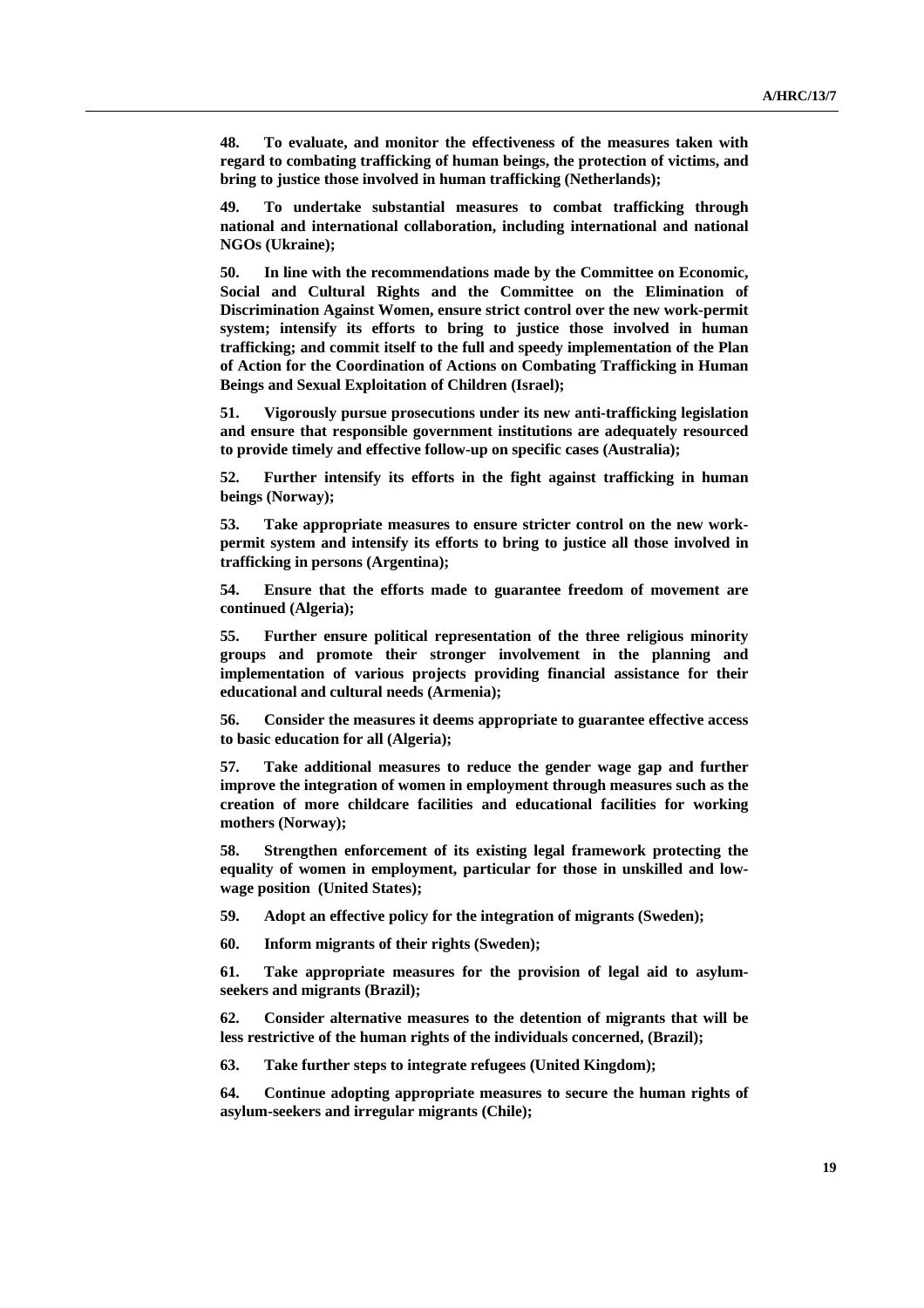**65. Adopt the necessary regulatory and inspection framework and fully implement the mechanisms already in place to guarantee the same legal protection to domestic workers as to other citizens (Slovakia);** 

**66. Further promote the identity and culture of religious minority groups and raise awareness in society about their historical presence in Cyprus (Armenia);** 

**67. Ensure that all children with displaced person status are treated equally in the law irrespective of the sex of their parents, as recommended, inter alia, by the Committee on Economic, Social and Cultural Rights in 2009 (Norway);** 

**68. Continue cooperating with the competent bodies to secure protection of the human rights of the internally displaced, particularly women and children (Chile);** 

**69. Ensure that women continue to participate fully in the peace process, in line with Security Council resolution 1325 (2000) (Norway);** 

**70. Engage with civil society groups in the follow-up to the universal periodic review (United Kingdom).** 

**88. The response of Cyprus to these recommendations will be included in the outcome report adopted by the Human Rights Council at its thirteenth session.** 

**89. All conclusions and/or recommendations contained in the present report reflect the position of the submitting State(s) and /or the State under review thereon. They should not be construed as endorsed by the Working Group as a whole.**